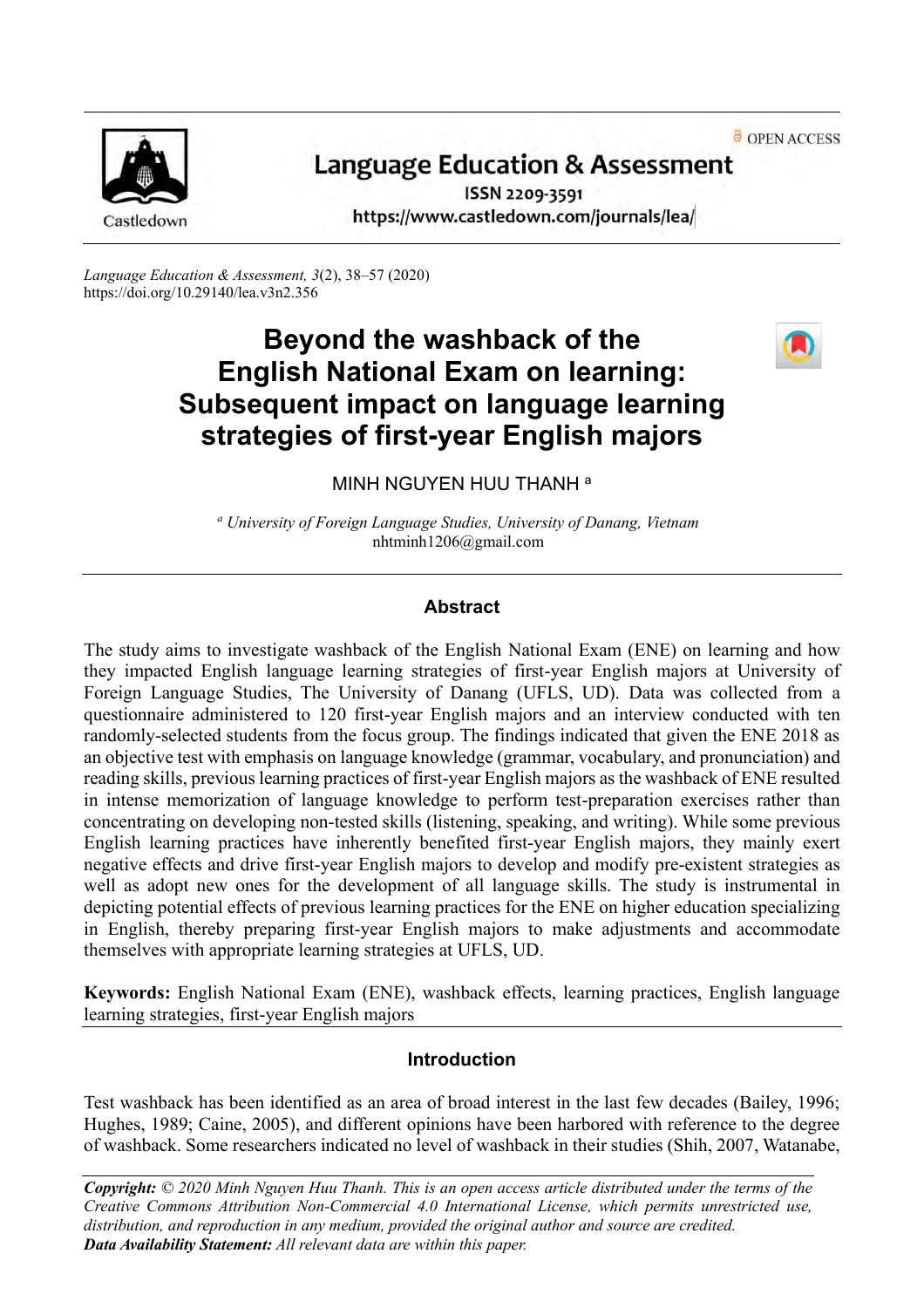2014) whereas others showed concrete evidence on strong effects of washback (Amporn, 2011). Therefore, it is evident that washback may vary depending on the educational contexts.

Each country has designed different methods of selection for entry to university education. Amongst them is high-stake testing, in the form of national exam. Estimating effects of the national exam on learning is difficult and disagreement remains on whether it facilitates or impedes learning. Domench (2000) believed that students devote an inordinate amount of time to drills in which memorizing facts takes precedence over approaches to genuine learning including problem solving and critical thinking. On the other hand, the national exam aims to keep students motivated and focused on their expected achievement level, hence fostering their ability to obtain and demonstrate required knowledge for test taking (Domench, 2000). Therefore, several consequences pertain to running and taking high-stake testing.

In Vietnam, with respect to the English National Exam (ENE), the ultimate goal of satisfactory achievement in the ENE has been of paramount importance as the precursor to gain admission to tertiary education. Test takers of the ENE are required to study a wealth of knowledge related to language conventions in order to develop structural accuracy in multiple-choice grammatical, lexical test items and reading comprehension questions. However, from my observation as the test-taker in the ENE, a large number of first-year English majors of my academic intake encountered major difficulties at the transition to enter English learning programs offered by UFLS, UD. They found it challenging to steer themselves in exploration of new learning environment and meet learning outcomes of the skill-integrated curriculum. It remains a thought-provoking issue as to the extent in which the ENE had any washback on learning practices and whether previous learning practices for the ENE were the driving force for first-year English majors to devise corresponding English language learning strategies (hereafter, learning strategies) at the University of Foreign Language Studies, University of Danang (UFLS, UD). The duplicated impacts of the ENE on learning strategies at the transfer to higher education have not been exhaustively examined, especially in Vietnam.

By exploring previous learning practices of the examinees of the ENE, the study aims to shed light on the extent to which previous learning practices as the washback of the ENE affect learning strategies of first-year English majors, guided by the following questions:

(1) What were the previous learning practices of first-year English majors for the ENE 2018? (2) To what extent have the previous learning practices for the ENE 2018 affected learning strategies of first-year English majors at UFLS, UD?

## **Literature Review**

#### **Test washback**

Washback is often generalized as the effect of testing on teaching and learning (Hughes, 1989) and is characterized as a neutral term that could be either negative or positive (Alderson & Wall, 1993). Positive washback could be considered beneficial in promoting learning activities, encouraging positive attitudes toward the test and improving motivation (ibid). On the other hand, a test has negative washback if test anxiety and fear of poor performance are the breeding ground for overemphasis on the skills tested (Tsagari, 2011).

Bailey (1996) constructed a model comprised of two parts (a) washback to the learner derived from the effects on test-takers and (b) washback to the programme involving teachers, administrators, curriculum developers, counselors and so on. In this paper, only washback to learners is discussed,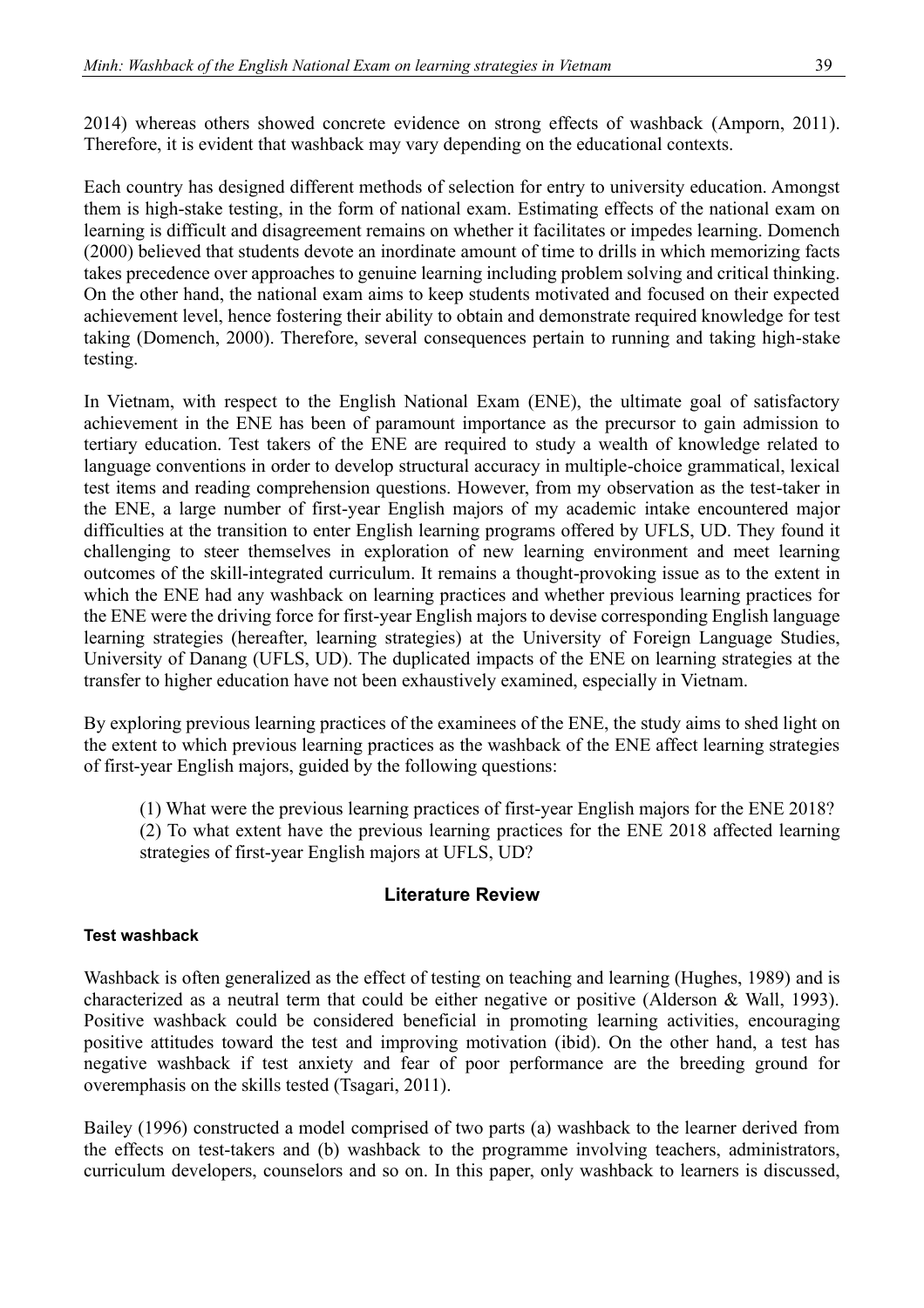with some examples as follows:

- 1) Practicing items similar in format to those on the test.
- 2) Studying vocabulary and grammar rules.
- 3) Participating in interactive language practice (e.g., target language conversations).
- 4) Reading widely in the target language.
- 5) Listening to non-interactive language (radio, television, etc.).
- 6) Applying test-taking strategies.
- 7) Enrolling in test-preparation courses.
- 8) Requesting guidance in their studying and feedback on their performance.
- 9) Skipping language classes to study for the test.

Alderson and Wall (1993) proposed washback hypotheses on aspects of learning.

- 1) A test will influence learning.
- 2) A test will influence how learners learn.
- 3) A test will influence the rate and sequence of learning.
- 4) A test will influence the degree and depth of learning.
- 5) A test will influence attitudes to the content, method, etc., of learning.
- 6) Tests will have washback on all learners.
- 7) Tests will have washback effects for some learners, but not for others.

In attempts to validate those hypotheses, a wide range of research into test washback has been undertaken, especially related to high-stakes language testing. Watanabe (2004) situated the washback of the English section of the Japanese national university entrance exam in classroom instructions, identifying areas of assumptions about the test washback such as excessive reliance on grammartranslation methods at the expense of oral English use, negligence on applying formal structures in authentic situations of language use and repetition in classroom organization. However, the manner in which teachers could utilize the exam preparation process as a vehicle to enhance English language proficiency of students for communicative contexts was indicative of positive washback. On the other hand, Chen (2006) investigated into the Basic Skills Test (BCT), administered among Taiwan junior high schools as a high school entrance exam for English, and found that teaching was inclined towards the test rather than the goal of the curriculum as communicative competences. Similarly, as to Hong Kong Certificate of Education Examination, teaching delivery with orientation towards test content displayed negative washback though the exam seeks to promote task-based approaches to teaching (Cheng, 2004, 2005). In a study by Qi (2004), washback of the English National Matriculation Test in China which was aimed to be positive as a transition from formal language knowledge to communicative language use ended up being an emphasis on instructions of language conventions. The author suggested that the exam brought about washback effects on language teaching and learning environments in China. From another perspective, Salehi and Yunus (2012) studied high school English teachers' perceptions about the effects of the National University Entrance Exam in Iran. They indicated psychological pressure and anxiety English teachers as negative washback suffered due to the test.

Regarding washback studies on student learning, they are principally associated with actual students' performances. Diez-Bedmar (2011) examined pre-university student's competences for writing through error identifications after the University Entrance Exam in Jaén, Spain. Saif (2006) analysed test scores before, during and after a language training program and suggested a positive relationship between preparations for the (ITA) test and learning outcomes. However, as the researcher stressed, the research contexts at institutional level were too limited to be generalised to other settings. Similarly,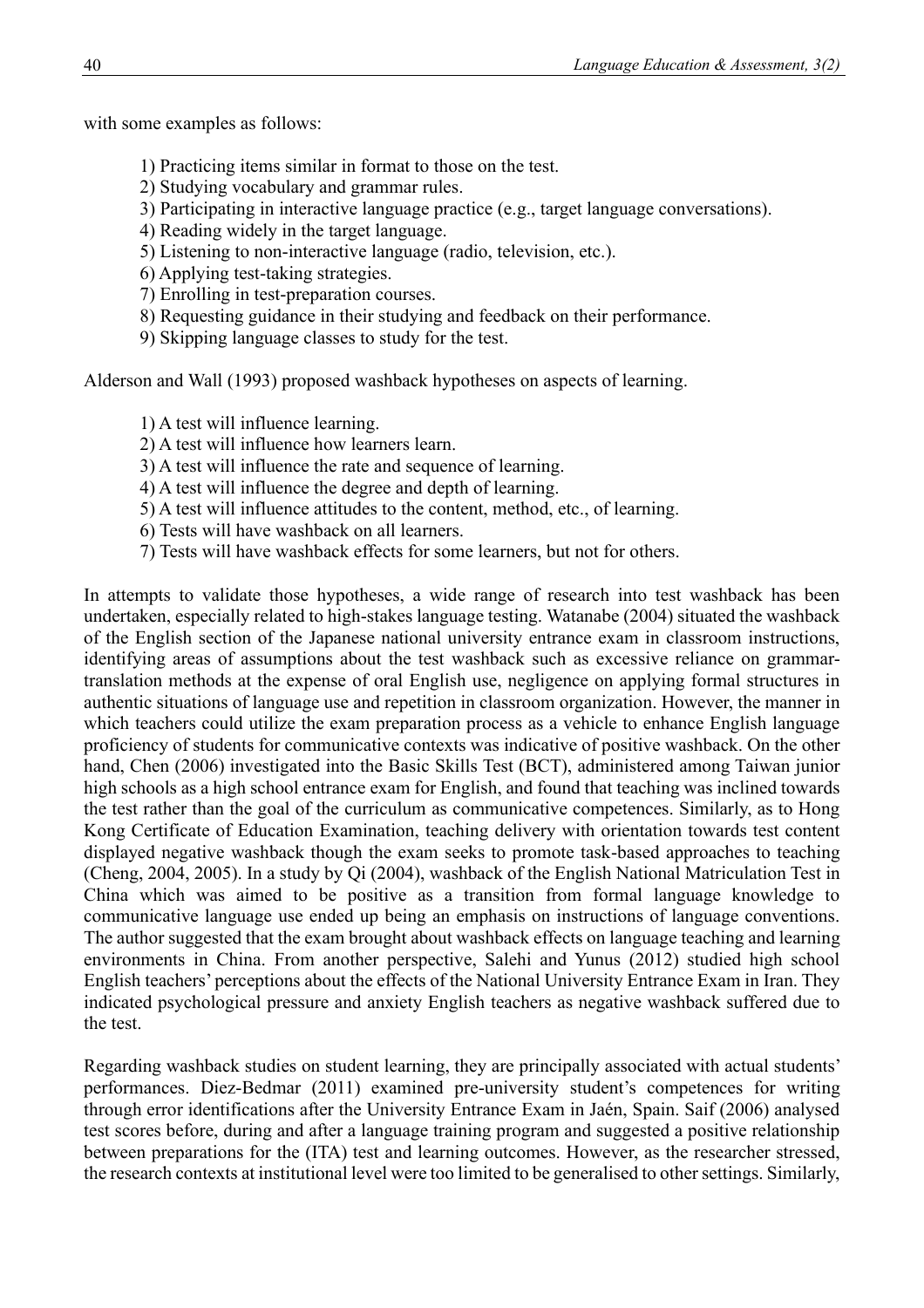Read and Hayes (2003) concluded no improvements in students' performances after looking at two groups of students sitting the retired version of the IELTS exam as pre- and post-tests to two IELTS courses.

In light of the previous studies, there is a tendency centralized on finding washback evidence in teaching practices. According to Tsagari (2011), washback research on student learning has been misguided by vague definition of what is meant by student learning, only based on limited scales and not documented with untrustworthy approaches to produce considerable gains. Little research has also been carried out to find out washback on how students learned, not to mention the possibility of subsequent impacts that previous learning practices produce on the specific group of test takers who, in Vietnam's educational system, will progress to higher level of education specialized in English. Given this research attention, it is necessary to investigate the effects of previous learning practices for the ENE on learning strategies adopted by first-year English majors, with a view to contributing to the mainstream literature of language testing, supporting students to boost their academic performance in the first year of higher education and giving suggestions on how to minimize negative effects from previous learning practices.

## **Language learning strategies**

Language learning strategies are classified into six major groups: cognitive, metacognitive, memoryrelated, compensatory, affective, and social. They are identified by Oxford (1990) and further developed in alternative taxonomies by O'Malley and Chamot (1990).

- Cognitive strategies enable the learner to manipulate the language material in direct ways, for example, through reasoning, analysis, note-taking, summarizing, synthesizing, outlining, reorganizing information to develop stronger schemas (knowledge structures), practicing in naturalistic settings, and practicing structures and sounds formally.
- Metacognitive strategies involve learners identifying their own learning style preferences and needs, planning for an L2 task, gathering and organizing materials, arranging a study space and a schedule, monitoring mistakes, and evaluating task success, and evaluating the success of any type of learning strategy.
- Memory-related strategies help learners to link one L2 item or concept with another but do not necessarily involve deep understanding. Various memory-related strategies enable learners to learn and retrieve information in an orderly string (e.g., acronyms), while other techniques create learning and retrieval via sounds (e.g., rhyming), images (e.g., a mental picture of the word itself or the meaning of the word), a combination of sounds and images (e.g., the keyword method), body movement (e.g., total physical response), mechanical means (e.g., flashcards), or location (e.g., on a page or blackboard).
- Compensatory strategies are associated with guessing from the context in listening and reading; using synonyms and "talking around" the missing word to aid speaking and writing; and strictly for speaking, using gestures or pause to help the learner make up for missing knowledge.
- Affective strategies which have to do with identifying one's mood and anxiety level, talking about feelings, rewarding oneself for good performance, and using deep breathing or positive self-talk have been shown to be related to L2 proficiency.
- Social strategies (e.g., asking questions to get verification, asking for clarification of a confusing point, asking for help in doing a language task, talking with a native-speaking conversation partner, and exploring cultural and social norms) help the learner work with others and understand the target culture as well as the language.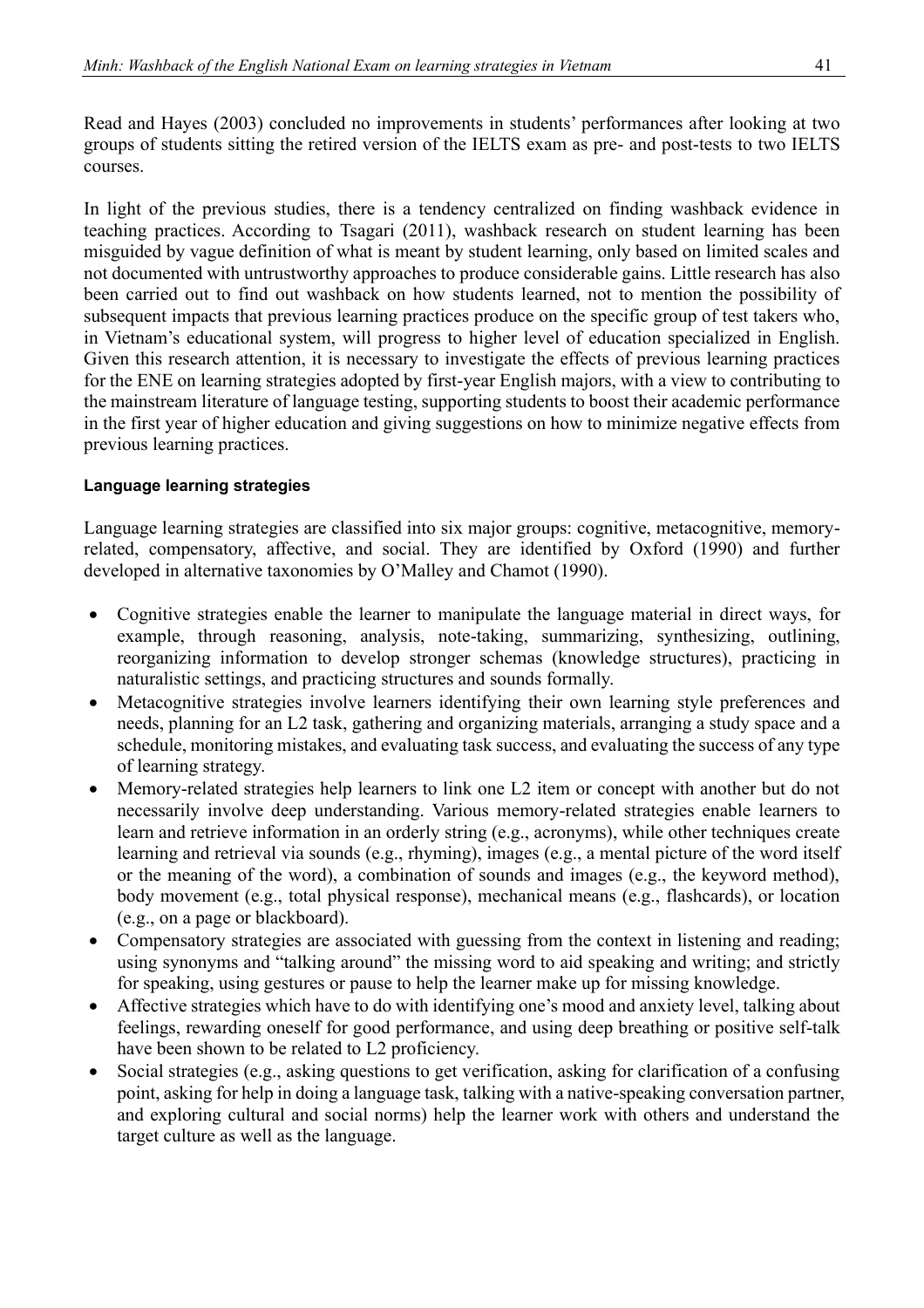According to Liu (2010), Oxford (1990) successfully developed a system of language learning strategies that is much more comprehensive and easier to understand than previous authors. Therefore, this classification of language learning strategies by Oxford (1990) is employed as the theoretical framework for the study whereby the components of each strategy at higher education are examined to discover how they are impacted by the ENE washback.

### **Test washback and English language learning strategies**

Test washback is found to exert positive impacts on the metacognitive facets of English language learning strategies. Deci and Ryan (2016) postulate that test takers of high-stake English testing positively generate extrinsic motivation by devoting more considerable efforts in making alterations to their learning practices, improving test performances and engendering the sense of accomplishment (Cavendish, Márquez, Roberts, Suarez & Lima, 2017). Considering the mainstream contexts of learning English in Vietnam, students' learning progress is stimulated as a consequence of high-stakes English testing because the realizations of their own abilities prompt them to be conceivable of knowledge and skills to be improved (Stecher, 2010). PoPham (2014) suggest that those being subject to limited English proficiency and a feeling of demotivation in English language learning at high school can identify their strengths and weaknesses as part of their self-assessment on learning outcomes.

Despite the reasoning for students' motivation to derive meaning from learning (Roderick & Engel, 2001), a large body of literature has revealed how test washback obstructs the affective facets of English learning strategies due to diminished cognitive functioning when students feel apprehended about failing the test, short of self-confidence in preparation for the assessment (In'nami, 2006). Instead of being intrinsically motivated, they envision themselves to be susceptible to failures in testtaking situations. This can "make learners get discouraged, lose faith in their abilities, escape from participating in classroom activities, and even give up the effort to learn a language well" (Na, 2007, p. 30).

## **Materials and Methods**

## **Overview of the English National Exam 2018**

In order to get admission to Vietnamese universities and colleges, it is obligatory to obtain a high school diploma as a prerequisite and achieve a passing performance score in a competitive admission process known as University Entrance Examination (UEE) as a means of comparing and selecting candidates. The Ministry of Education and Training (MOET) is in charge of designing all subject test papers that are administered in conjunction with universities and colleges and selecting one national minimum score for considerations of admission to any college or university. To be admitted to the intended program, candidates must take three regulated subject tests and achieve a minimum total score set by each institution, which is often higher than the minimum requirement set by the MOET. Most state-funded universities have a limited number of places for students of each major whose scores on the UEE are ranked in descending order for selections. Given the selection test result in Vietnam is essentially the only criterion for tertiary education admission, the importance accorded to its quality and decisiveness cannot be overemphasized. Having said that, the determination to pass the exam may ultimately affect test-takers in which one of the possible effects is associated with adjustments to learning practices in favour of test preparation techniques.

Candidates who envision their career paths as prospective English language teachers, interpreters, or foreign traders are required to take English test paper as a mandatory component of the National Exam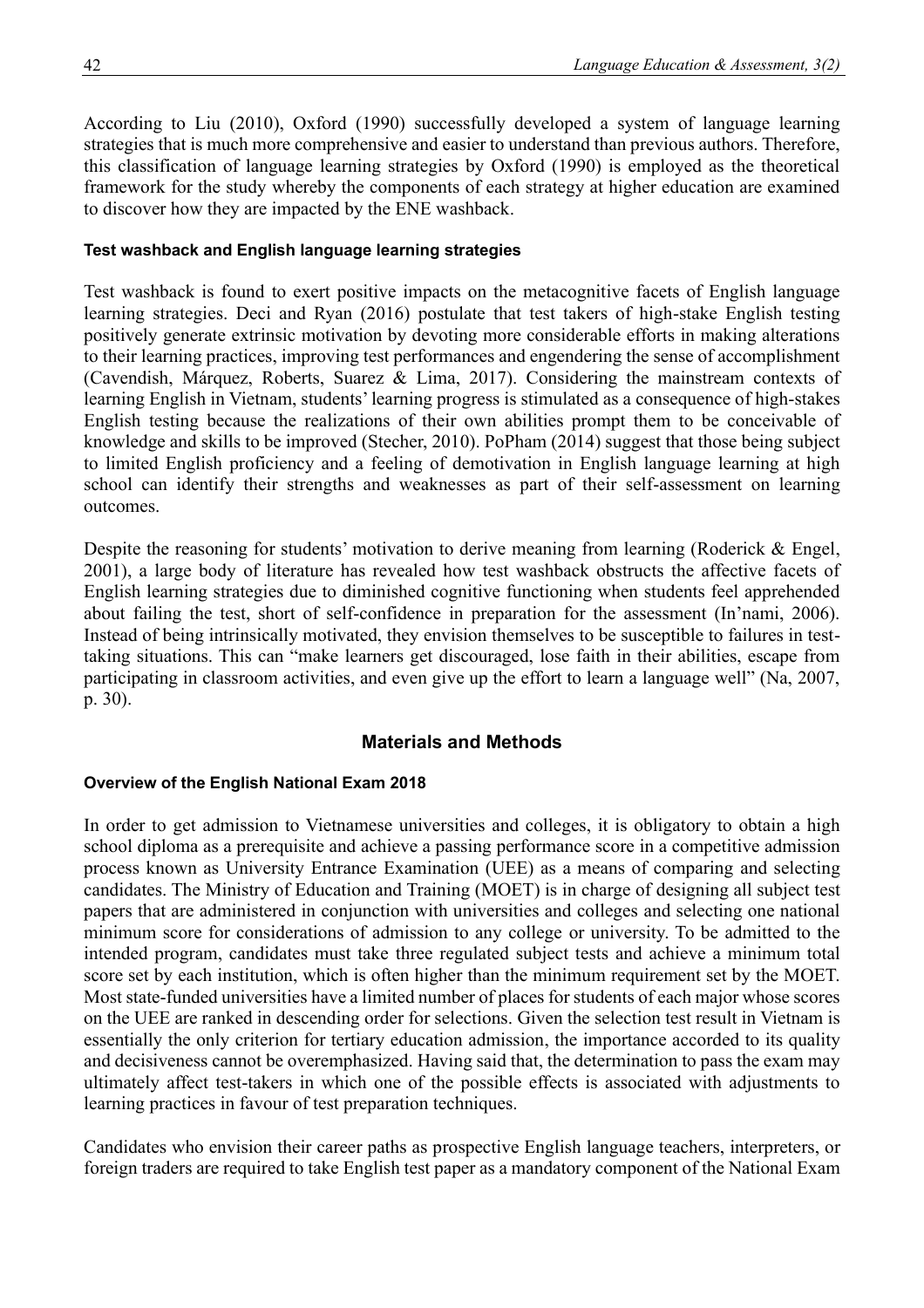2018, alongside math and literature. To ensure the practicality and easy administration of test running and marking, the ENE is designed as an objective test. There are 50 multiple choice questions intended for testing language knowledge and reading while listening, speaking and writing are not tested explicitly (table 1). Although there is a section labeled as Writing, test takers are not supposed to produce any piece of writing based on a specific register. Instead, they are required to identify the new sentence with the closet meaning as the given one; or identify the accuracy in combining two single sentences. Given the partly decisiveness of the English test paper, there is some concern about the shift of emphasis on cramming for language knowledge as test preparation strategies, in replacement for skill practice of genuine learning.

| Language knowledge/         | <b>Question types</b>          | No. questions | Level of complexity |                                  |                |                 |  |
|-----------------------------|--------------------------------|---------------|---------------------|----------------------------------|----------------|-----------------|--|
| skills                      |                                |               | Recognition         | <b>Understanding Application</b> |                | <b>Advanced</b> |  |
| <b>Pronunciation</b>        | <b>Pronunciation patterns</b>  |               | 2                   |                                  |                |                 |  |
|                             | <b>Stress patterns</b>         | 2             | o                   | 2                                | 0              | o               |  |
|                             | Grammar                        | 8             | 2                   |                                  |                |                 |  |
|                             | <b>Lexical Resources</b>       | 6             |                     |                                  | $\overline{2}$ |                 |  |
| <b>Grammar - Vocabulary</b> | <b>Synonyms</b>                | 2             | $\Omega$            |                                  | 1              | o               |  |
|                             | Antonyms                       | 3             |                     |                                  |                | n               |  |
|                             | <b>Error Identification</b>    | 3             |                     |                                  |                | O               |  |
| <b>Language Use</b>         | <b>Communicative Functions</b> | 2             |                     |                                  | o              | n               |  |
| <b>Reading</b>              | <b>Cloze Reading</b>           | 5             |                     | 2                                |                |                 |  |
|                             | <b>Comprehension questions</b> | 13            | $\overline{2}$      | 3                                | 4              |                 |  |
| <b>Writing</b>              | Sentences with closest meaning | 3             | o                   |                                  | 1              |                 |  |
|                             | Sentence combination           | 2             | O                   | o                                | $\mathcal{P}$  | o               |  |
|                             | Total                          | 50            | 10                  | 15                               | 15             | 10              |  |

### **Table 1** *Test matrix of ENE 2018*

#### *Research design*

This is a descriptive study using numerical evidence supported by qualitative information. Both sources of data were collected in sequence. Sequential data collection of the study involves collecting data in two stages. The numerical data is collected in the first stage, and the quantitative results will be justified by the second qualitative form of data collection for exploratory design (Creswell, 2005).

The numerical evidence was initially collected through the questionnaire administered to the focused groups of first-year English majors. Descriptive data was collected in form of frequency and percentage, to elaborate on (a) previous learning practices for the ENE 2018 and (b) learning strategies in the first year as the result of previous learning practices. The quantitative information followed through by in-depth interviews on the same individuals, but with smaller sample size to provide more details about the qualitative results. Focused samples of first-year English majors were asked to reflect and give evaluative comments on how previous learning practices have contributed to driving the establishment of learning strategies serving their first year at university.

## **Description of population and samples**

This study was conducted on first-year English majors of the academic intake 2018 at UFLS, UD who took the English test paper and successfully passed the ENE. Students from previous academic intakes were excluded. The samples of both stages of the study were instances of responses of first-year English majors from the Faculty of English and Faculty of Foreign Language Teacher Education at UFLS, UD to the questionnaire and their responses to a series of interview questions. The sample size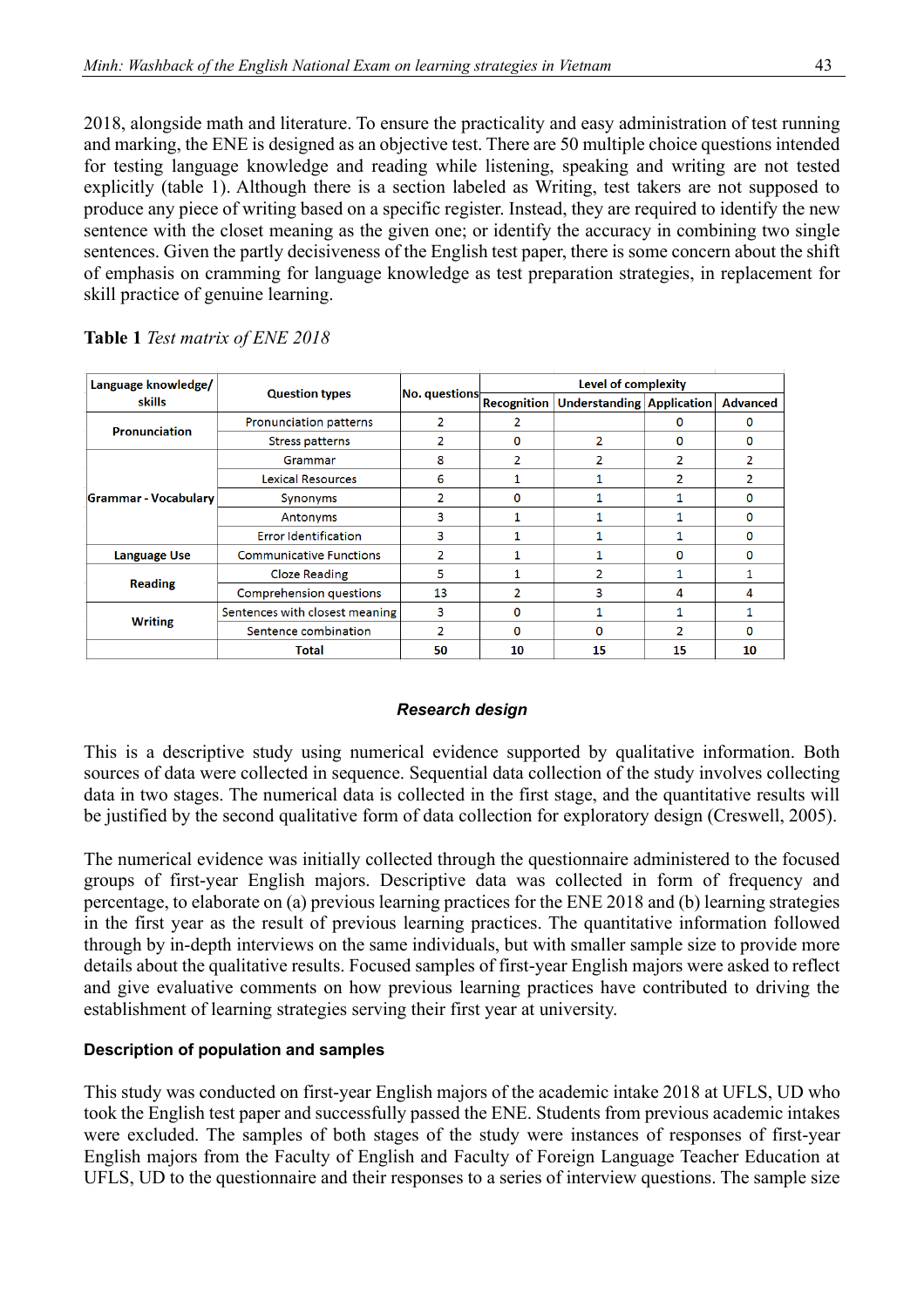for the questionnaire was 120 first-year English majors. Out of 120 students, ten were asked to respond to interviews after the survey.

All participants scored over the passing rate – 5 out of 10 marks. Of these, 64% achieved scores distributed between 7 and 10, which is viewed to be a good and excellent result respectively. In all, 85% of respondents spent 1-2 years studying for the test, and 72% of them spent 3-5 hours each day accumulating knowledge and doing revisions for the ENE 2018. It can be seen that they devoted a large amount of time and concerted effort to gaining satisfactory achievements that offered them admission to UFLS, UD.

Given the total of 386 first-year English majors of the academic intake 2018 (according to the statistics from Office of Student Affairs), it is not feasible to carry out the study on that scale. Therefore, the samples are chosen on the basis of simple random sampling that proves to be convenient, inexpensive and time-saving (Salkind, 2006). According to Hair, Anderson, Tatham, and Black (1998), the size of samples should be optimally at least five times as large as the number of independent variables that are employed for the exploratory research design. Hence, twenty question items were included in the main parts of the questionnaire, and at least 100 samples were required for the study. In order to ensure this number could be achieved, 120 samples were administered in case of any inaccuracies in filling in the questionnaires arose that might have detracted from the data collection process.

## **Data collection methods**

Data of the research comes from two main sources: a structured questionnaire and a set of semistructured interviews. The questionnaire was administered to 120 first-year English majors, and consisted of two parts. Part One had demographic questions about what area of study the informants pursued (either English, Teaching English as a Foreign Language, or English Teaching with a specialization in primary school students), what their ENE 2018 score was, and their estimated duration for the exam preparation. Part Two, with two sub-sections, had Likert-scale questions and was well-grounded on relevant literature about washback by Bailey (1996) and language learning strategies by Oxford (1990). Section 1 dealt with previous learning practices for the ENE 2018, and participants answered the questions on the five-point Likert scale of frequency, from 1 (Always) to 5 (Never) to determine the prevalent learning practices. Section 2 focused on the effects of previous learning practices on learning strategies of first-year English majors. The questions in this section were answered on a five-point scale of agreement, from 1 (Strongly Agree) to 5 (Strongly Disagree). The questionnaire was piloted to (a) test the internal reliability of the instrument, (b) obtain estimates about expected response rates, data quality, validity and comprehensibility of the questionnaire, and (c) foresee the problems that may arise due to the wording of question items (Mackey & Gass, 2005; Silman, Macfarlane, & Macfarlane, 2001). After the pilot, incomprehensible wording was mitigated, along with further revisions to ensure the clarity of question items.

|  | Table 2 Demographic information of student interviewees |
|--|---------------------------------------------------------|
|--|---------------------------------------------------------|

| <b>Participants</b><br><b>Major</b> |                                        |  |
|-------------------------------------|----------------------------------------|--|
| P. 1, 2, 3, 4                       | English Translation and Interpreting   |  |
| P. 5, 6, 7                          | Teaching English as a Foreign Language |  |
| P. 8, 9, 10                         | Teaching English for Primary schools   |  |

The interview questions were developed by using a similar procedure as the development of questionnaire items. Interview responses were used as a supplement to illustrate the quantitative results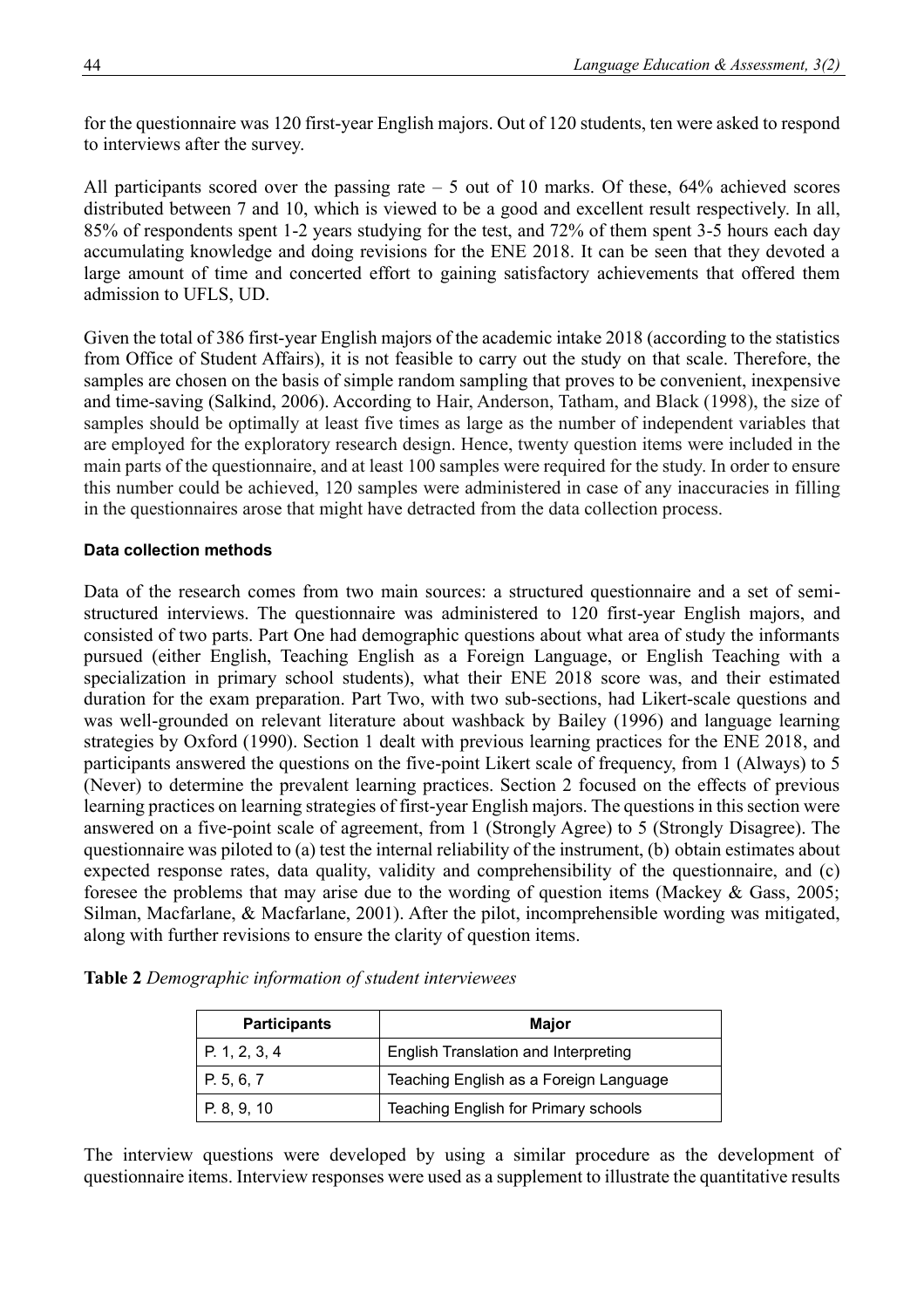of the questionnaire. After the questionnaire session had been completed, ten students were selected against random sampling, given the complexity of the research problem (Salkind, 2006). To comply with the ethics of ambiguity, they are all encoded from P.1 to P.10. According to Creswell (2005), typically when cases are reported, a small number, ranging from 4 to 10, is feasible if it relates to narrative, grounded theory or case study research. With respect to the accurate collection of data during the interviews, all the sessions were carried out in Vietnamese. As both the researcher and the participants of this study are native speakers of Vietnamese, this practice was intended to rule out any possibility of miscommunication and the effects of language barrier.

## **Results and Discussion**

#### **Previous learning practices of first-year English majors for the ENE 2018**

According to Table 3, in light of the English language learning at high school during the preparation for the ENE, over 72% of first-year English majors always and frequently focused on having practice with textbook exercises of reading parts and "Language Focus" parts including vocabulary, grammar and pronunciation. Only under 20% regularly did the speaking and writing prompts that were provided as part of the English textbook.

|                                                 | Always/<br>Often | Sometimes  | Rarely/<br>Never |
|-------------------------------------------------|------------------|------------|------------------|
| <b>English textbook exercises</b>               |                  |            |                  |
| Reading exercises                               | 77%              | 21%        | 2%               |
| Listening exercises                             | 1%               | 49%        | 51%              |
| Grammar, vocabulary and pronunciation exercises | 72%              | <b>22%</b> | 6%               |
| Writing prompts                                 | 18%              | 36%        | 46%              |
| Speaking tasks                                  | 20%              | 42%        | 38%              |
| In-class note-taking                            |                  |            |                  |
| New grammar points                              | 83%              | 14%        | 3%               |
| New words and their meaning                     | 87%              | 12%        | $1\%$            |
| Pronunciation and stress rules                  | 68%              | 29%        | 3%               |
| Feedback from teachers for speaking tasks       | 37%              | 50%        | 13%              |
| Feedback from teachers for writing prompts      | 37%              | 42%        | 21%              |

**Table 3** *Frequency in doing English textbook exercises and note-taking at high school*

The process of instructing and learning language knowledge was also demonstrated from other learning practices. An average 70% centralized their note taking on language conventions, new words and their pronunciation as well as stress rules. Not limited to that, over 63% regularly had interaction with teachers and other high-achieving students to "ask for assistance in dealing with reading and grammar exercises" (Figure 1).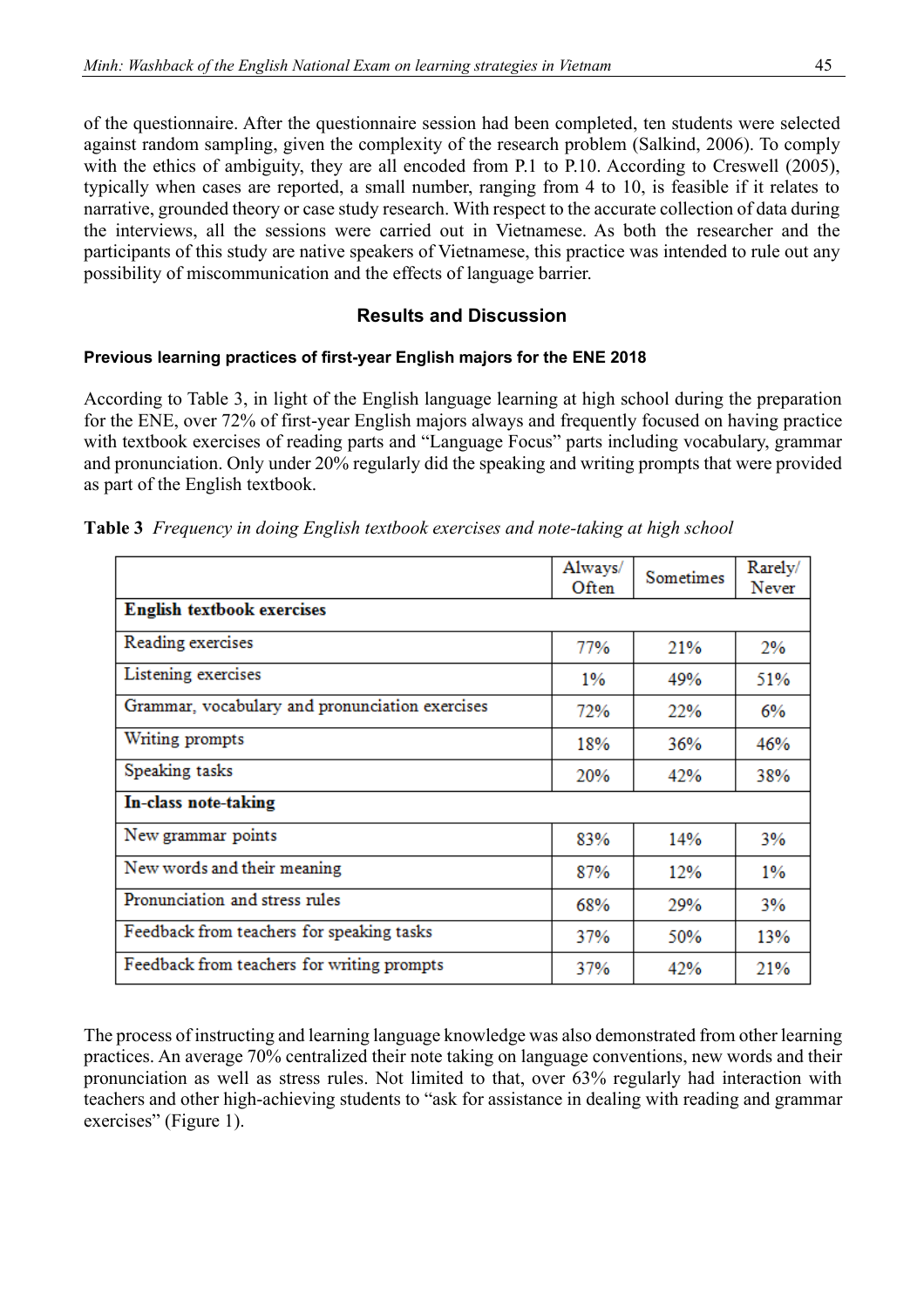

**Figure 1** *Asking for help from the teacher and classmates*

Apart from learning English in formal classrooms, over 80% of respondents pursued extra tutoring in exam preparation classes. Consulting test takers of the previous exams, they took this course of action because "the test content was seemingly beyond the difficulty of grammar knowledge and vocabulary as provided in the English textbook". Based on Tables 4 and 5, in the exam preparation classes, the exercises that resembled with the test format to consolidate language knowledge, expand lexical resources and cultivate reading skills were employed to the highest level of frequency while listening, speaking or writing activities remained marginalized. Furthermore, extensive note-taking was

|                                                   | Always/<br>Often | Sometimes | Rarely/<br>Never |
|---------------------------------------------------|------------------|-----------|------------------|
| <b>Doing exercises</b>                            |                  |           |                  |
| Consolidating grammar knowledge                   | 95%              | 5%        | $0\%$            |
| Expanding lexical resources                       | 92%              | 8%        | $0\%$            |
| Remembering pronunciation and stress rules        | 83%              | 17%       | $0\%$            |
| Practicing reading                                | 96%              | 4%        | $0\%$            |
| Practicing listening                              | $0\%$            | 3%        | 97%              |
| Combining sentences                               | 72%              | 28%       | 0%               |
| Identifying sentences of the closest meaning      | 78%              | 12%       | $0\%$            |
| Doing other learning activities                   |                  |           |                  |
| Note-taking on advanced grammar                   | 72%              | 22%       | 6%               |
| Note-taking on pronunciation and stress rules     | 77%              | 16%       | 7%               |
| Note-taking on new vocabulary in reading passages | 90%              | 6%        | 4%               |
| Writing practice on prompts of basic register     | 2%               | 20%       | 78%              |
| Conversation practices and short individual turn  | 2%               | 10%       | 88%              |

**Table 4** *Frequency of different activities designed in exam preparation classes*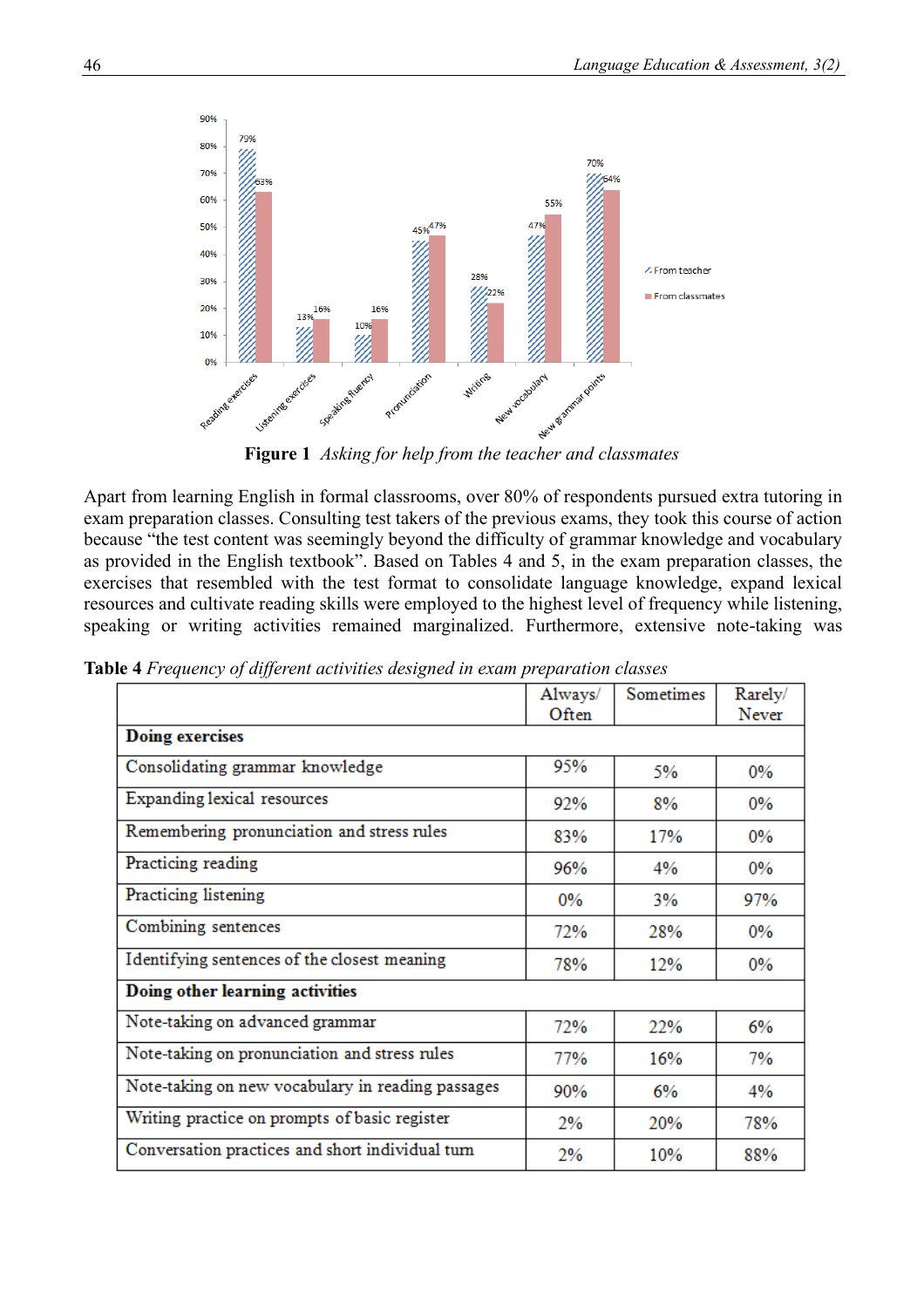primarily focused on advanced grammatical knowledge, pronunciation rules and new words used in reading texts. Besides asking for recommendations to mitigate learning difficulties, a large number of respondents also usually spent time at extra tutoring classes discussing test-taking strategies with their teachers. Meanwhile, the instructions on how to memorize vocabulary better or deal with uncommon words in reading were underrepresented. Being inquired whether the respondents were satisfied with such overemphasis on restrained learning content, it is known that even though they desired to be given more learning opportunities and enhance production skills, given the pressure from the ENE, they were reluctant to prioritize the acquisition of language knowledge in order to feel self-assured.

|                                                    | Always/<br>Often | Sometimes | Rarely/<br>Never |
|----------------------------------------------------|------------------|-----------|------------------|
| Confusion during practice with mock tests          | 81%              | 13%       | 6%               |
| Difficulties during the exam preparation           | 66%              | 23%       | 11%              |
| Effective test-taking strategies                   | 72%              | 20%       | 8%               |
| Memorization techniques for new words              | 18%              | 16%       | 66%              |
| Word-guessing techniques in reading                | 15%              | 7%        | 78%              |
| Ability to maintain speaking fluency               | $0\%$            | 6%        | 93%              |
| Pronunciation                                      | 25%              | 38%       | 37%              |
| Generation and development of ideas during writing | 5%               | 12%       | 83%              |

**Table 5** *Frequency of interaction with teachers in exam preparation classes*

With respect to other learning practices listed in Table 6 overleaf, the majority spent their time on selfstudy in order to reinforce the knowledge they were still ill-equipped with. The most preferable selfdirected English learning activities carried out by almost all of the respondents were practice grammar exercises and memorize newly-acquired words, which was inextricably associated with the ENE. Particularly, when the test approached, 85% allocated a large amount of time to mock tests from test preparation materials. The following response from the interview revealed how the exam required such a high level of persistence and industriousness from students outside the classroom:

"In the last year of exam preparation, I never stopped studying grammar and answering mock test papers when the test date came closer. I memorized vocabulary continuously, sometimes by writing the new words I learned on small vocabulary cards in my pockets." (P.8)

Grammar exercises were the most prevalent as the self-study practice exercises, which proved more than 60% rarely or never set aside time for getting involved in speaking skill development. Regarding other self-directed activities, 93% were rarely or never recorded with much time allocation for reading English books or magazines as they found those resources "unnecessary and irrelevant to the exam preparation." Meanwhile, 45% were reported to occasionally watch movies and television programs in English as "relaxation to alleviate intense pressure from the exam" rather than as an input for language skill practices.

#### **Effects of previous learning practices for the ENE 2018 on English language learning strategies of first-year English majors at UFLS-UD**

The previous learning practices as the ENE washback, on one hand, revealed positive impacts on the study of English based on the skill-integrated curriculum at UFLS, UD (Table 7). As many as 70% of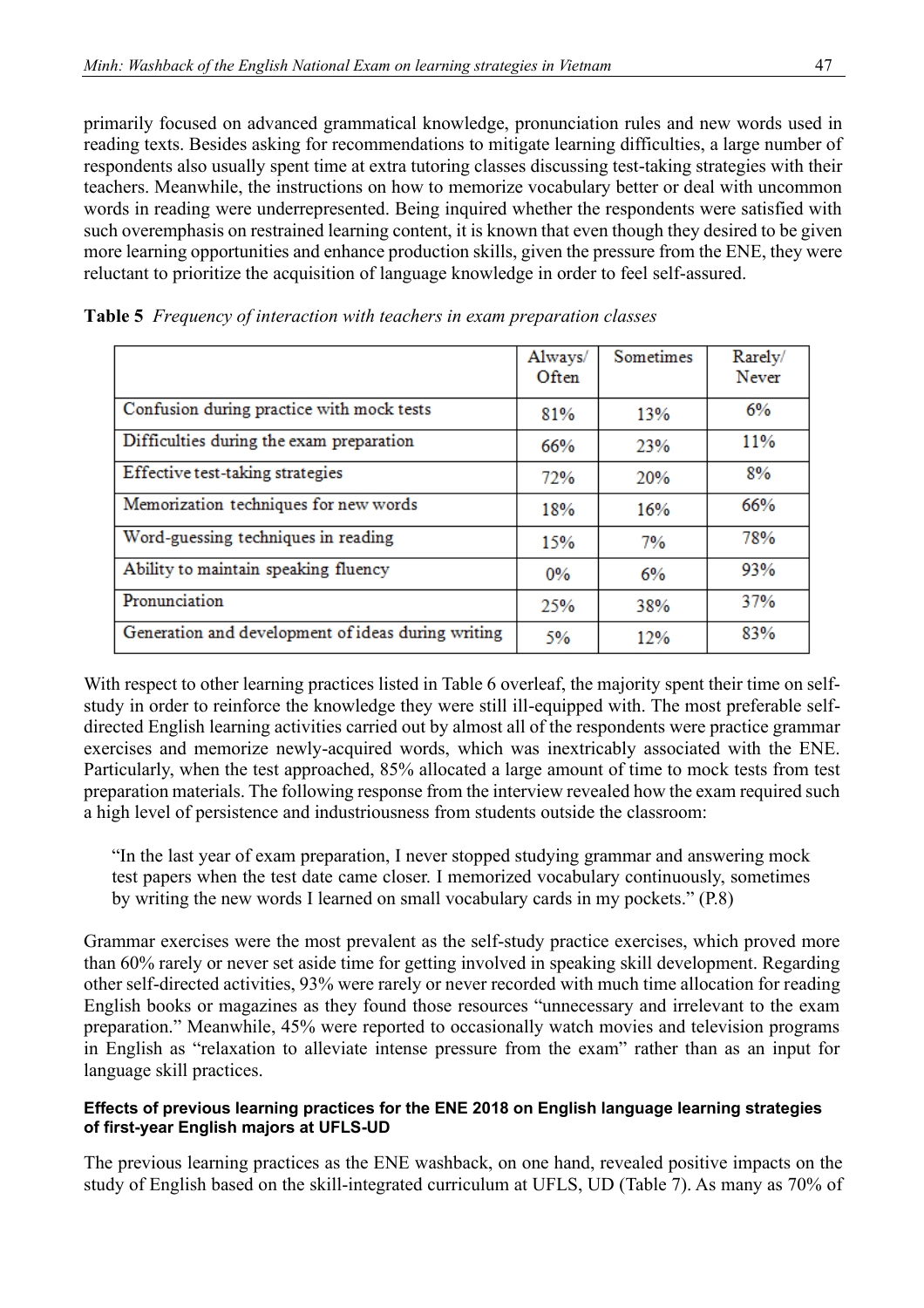first-year English majors positioned their view on significant progress in active note taking in lectures as the result of frequent practice in exam preparation classes beforehand.

"I had to be very attentive in test preparation classes, being multi-tasking, understanding knowledge and jotting it down in the material for revision later on. Thanks to that, I have had no problem with the fast pace of note-taking and organizing it at university." (P.6)

|                                                  | Always/<br>Often | Sometimes | Rarely/<br>Never |
|--------------------------------------------------|------------------|-----------|------------------|
| Self-study to consolidate ill-equipped knowledge | 74%              | 20%       | 6%               |
| Do further grammar exercises                     | 80%              | 16%       | 4%               |
| Memorize new words                               | 77%              | 11%       | 2%               |
| Answer mock tests                                | 85%              | 12%       | 3%               |
| Study with friends                               | 44%              | 46%       | 10%              |
| Read English books or newspapers                 | 2%               | 5%        | 93%              |
| Watch English movies or television programs      | 37%              | 45%       | 18%              |
| Learn from online English instructional videos   | 38%              | 44%       | 18%              |
| Practice speaking with friends                   | 7%               | 32%       | 61%              |
| Research on how to develop speaking fluency      | 6%               | 28%       | 66%              |

**Table 6** *Frequency of other learning practices outside the classroom*

Moreover, the regular undertaking of self-directed learning activities before the ENE has been invaluable to roughly 75% in the sense that they have gained insights into the way of setting goals and monitoring the learning progress.

"When I studied for the exam, I always spent time looking back on in-class practice exercises at home to know which domain of knowledge I was not good at and took necessary steps for improvement. That gradually became a learning habit and is repeated in university every time I finished lectures and ended up with the sense of insecurity about what I studied in the class." (P.5)

Another desirable effect after revising and sitting for the ENE is the demanding nature of this highstakes testing enabled them to be mentally enduring. They reflected on the nerve-racking time in struggle with a large amount of homework assignment or the constant worry about poor performances with mock tests having placed them under tremendous pressure. Finding themselves in such hardship, they envisioned some of the effective ways to rule out the intervention of negative feelings from tertiary studies as follows:

"I had positive attitudes no matter how tough it was to study for the exam; sometimes there's no point rushing since I might risk making things worse. I learnt that keeping me self-assured under any circumstances would make everything alright in the end."  $(P.2)$ 

Notably, 66% have reaped benefits from interaction with lecturers and classmates at UFLS, UD thanks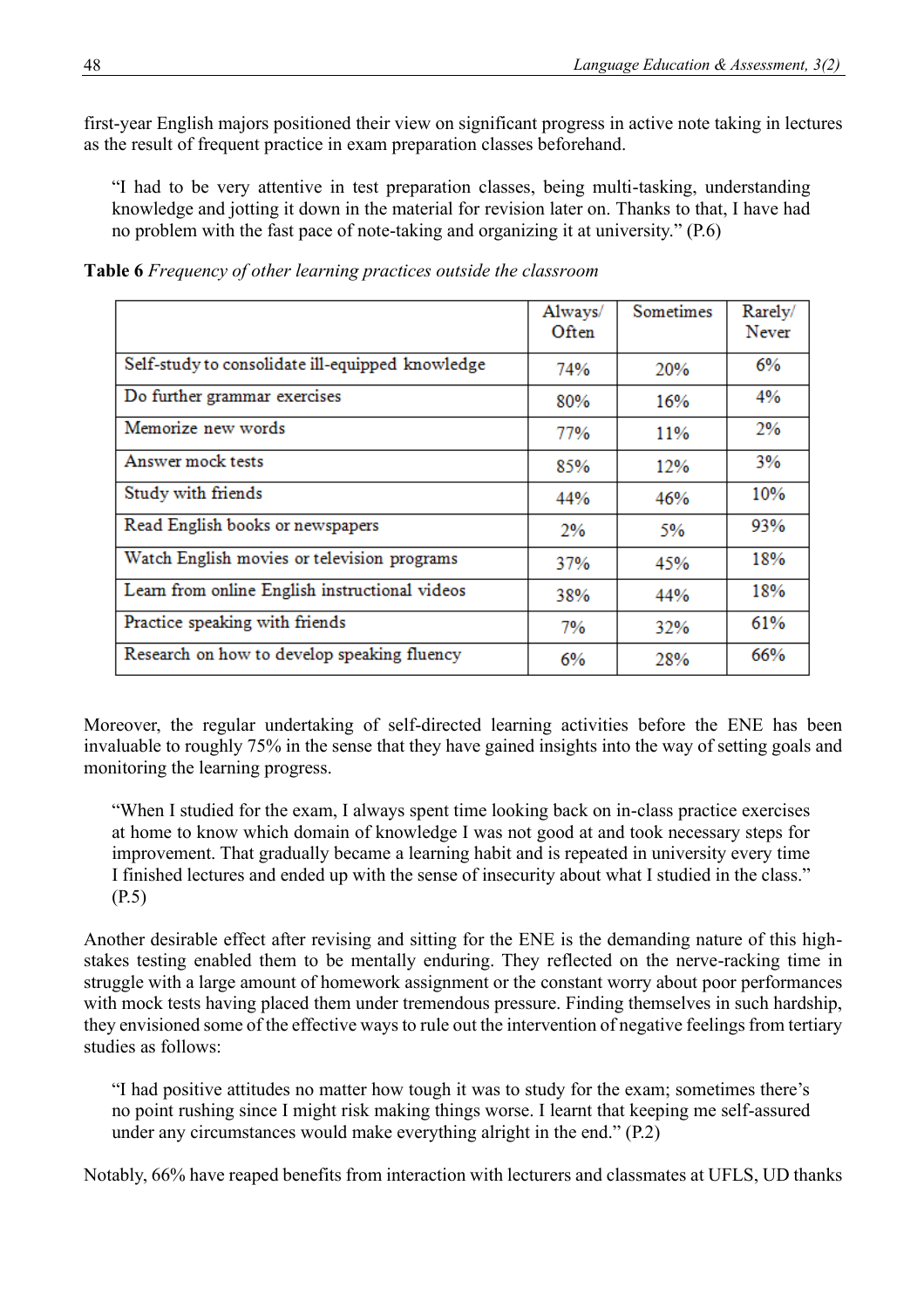to previous learning experience.

"I constantly get teachers and friends to explain what I was confused about, knowing how to approach others when I needed help. That really helps me study English with more ease here [at UFLS – UD]. I can even learn a lot by exchanging information with my peers."  $(P.1)$ 

**Table 7** *Effects of previous learning practices for the ENE 2018 on English language learning strategies in the first year at UFLS – UD*

|                                                                            | Completely<br>agree / Agree | Neutral | Disagree/<br>Completely<br>disagree |
|----------------------------------------------------------------------------|-----------------------------|---------|-------------------------------------|
| <b>Cognitive strategies</b>                                                |                             |         |                                     |
| Help with note-taking in class                                             | 70%                         | 19%     | 11%                                 |
| <b>Metacognitive strategies</b>                                            |                             |         |                                     |
| Help with goal setting and planning for studies                            | 73%                         | 20%     | 7%                                  |
| Help with the monitoring of ill-equipped<br>knowledge                      | 75%                         | 13%     | 12%                                 |
| Help with better arrangement for learning                                  | 73%                         | 16%     | 11%                                 |
| Help with better envisaging of how to develop<br>overall English abilities | 8%                          | 11%     | 81%                                 |
| <b>Memory-related strategies</b>                                           |                             |         |                                     |
| Help with better memorization of knowledge                                 | 18%                         | 2%      | 80%                                 |
| <b>Affective strategies</b>                                                |                             |         |                                     |
| Help with better control of feelings in hardship                           | 65%                         | 26%     | 9%                                  |
| Help with self-encouragement in learning English                           | 71%                         | 22%     | 7%                                  |
| <b>Social strategies</b>                                                   |                             |         |                                     |
| Help with the autonomy in asking for help from<br>teachers and friends     | 66%                         | 25%     | 9%                                  |

On the other hand, approximately 80% pronounced the judgment that previous learning practices failed to assist them in retaining new words (Table 7). Having said that, 67% worked on memory-related strategies again, making some adjustments to boost their capacity for memorizing (Table 8). The following extract of an interview demonstrates how they saw the effects of the exam on their English in this respect:

"I think I can say that it [the ENE] had some good effects in terms of vocabulary; however, we just did rote learning. We never studied speaking or writing to actually use and remember new words. You just memorize and everything's just gone soon." (P.3)

All students in the interview stated that they encountered difficulties in learning at UFLS, UD because of the ENE and their previous learning practices. Specifically, as the result of following tricks to recognize the answer or rule out wrong alternatives for the correct one, students struggled in learning production skills which require reasoning and critical thinking.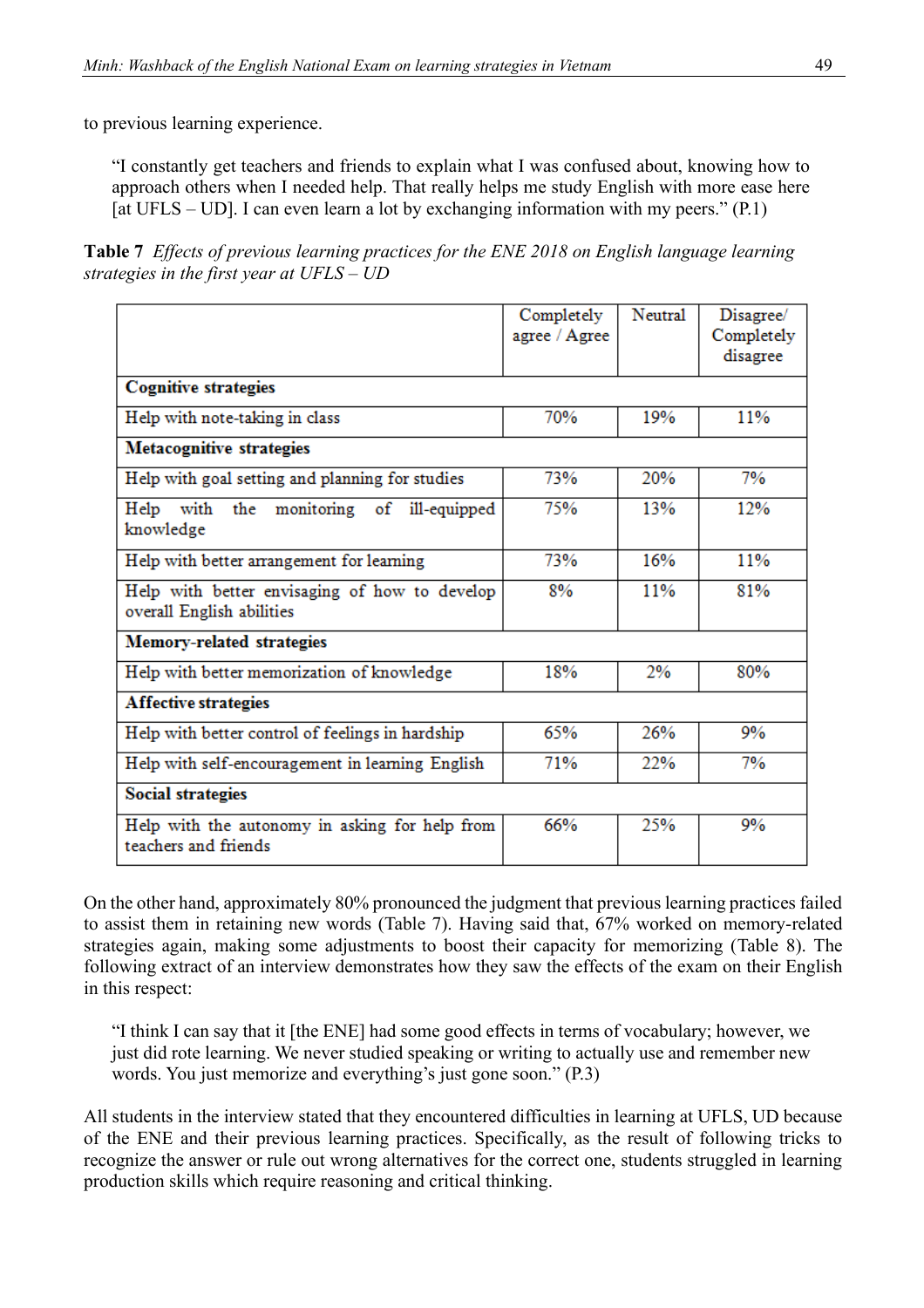"Learning about test taking strategies did not help me develop my language abilities. I mean the strategies did not focus on meaning since they were tricks like what to put after a period or comma, or a particular structure. I couldn't use those strategies here [at UFLS, UD] because there are open-ended questions; it's hard to think on your own and answer them." (P.9)

Understanding this problem, 78% started to embark on the practice of critical thinking which is viewed as part of the cognitive strategies. They found it necessary to "place the learning process into personal perspectives in order to form opinions and generate ideas in dealing with language learning tasks, especially writing".

In all, 81% opined that previous learning practices for the ENE failed to serve as the platform to learn four language skills at UFLS, UD. Some responses from the interviews indicated how negligence of listening skills and production skills translated into difficulties.

"The way I prepared for the exam had a lot to do with the difficulties in my first year. If there had been a writing part in the exam, I would have studied for it, and it would have helped us at university in some ways. Now it has become quite stressful to me in most writing lessons." (P.4)

"To study for the exam, we never did speaking as it would only have been a waste of time. We would have been better in communication, but couldn't have passed." (P.1)

"I didn't pay attention to listening lessons at high school because the ENE didn't cover this component. I used to learn about pronunciation and stress rules, but they prove no usefulness now when I have to perform listening comprehension exercises. I find it hard to recognize words, keep pace with the speakers and identify myself with their accent from recordings." (P.8)

Moreover, the intense learning of grammar knowledge was not instrumental in assisting first-year English majors to convey and negotiate meaning. The following extract illustrates how the exam impedes students' ability to put structural language they acquired into contexts:

"I could tell what is right and wrong in terms of structures; but when I practiced speaking and writing here [at UFLD – UD], I just felt secure enough to use single sentences as basic grammar. Even though I am aware that I should put more complex structures into use, it was really a struggle to know where and how to place them." (P.10)

It is also worth noting that the exam also had some negative effects on vocabulary knowledge of students, despite the fact that students spent a great amount of time studying it. Given study of vocabulary with an emphasis on performing reading and gap filling exercises, students said that they "constructed their vocabulary knowledge on word meaning by memorizing a great number of words, but they generally disregarded connotational or contextual aspects of vocabulary."

Driven from such shortcomings of the ENE that have interfered with the development of four language skills at UFLS, UD, according to Table 8, the majority raised awareness of metacognitive strategies by understanding the need to develop listening, speaking and writing.

"Now in the speaking class, having quick responses to a question is challenging to me. It takes me quite a lot of time to say words out at first as well as maintain speech and thinking at the same time. I need to work on that a lot." (P.2)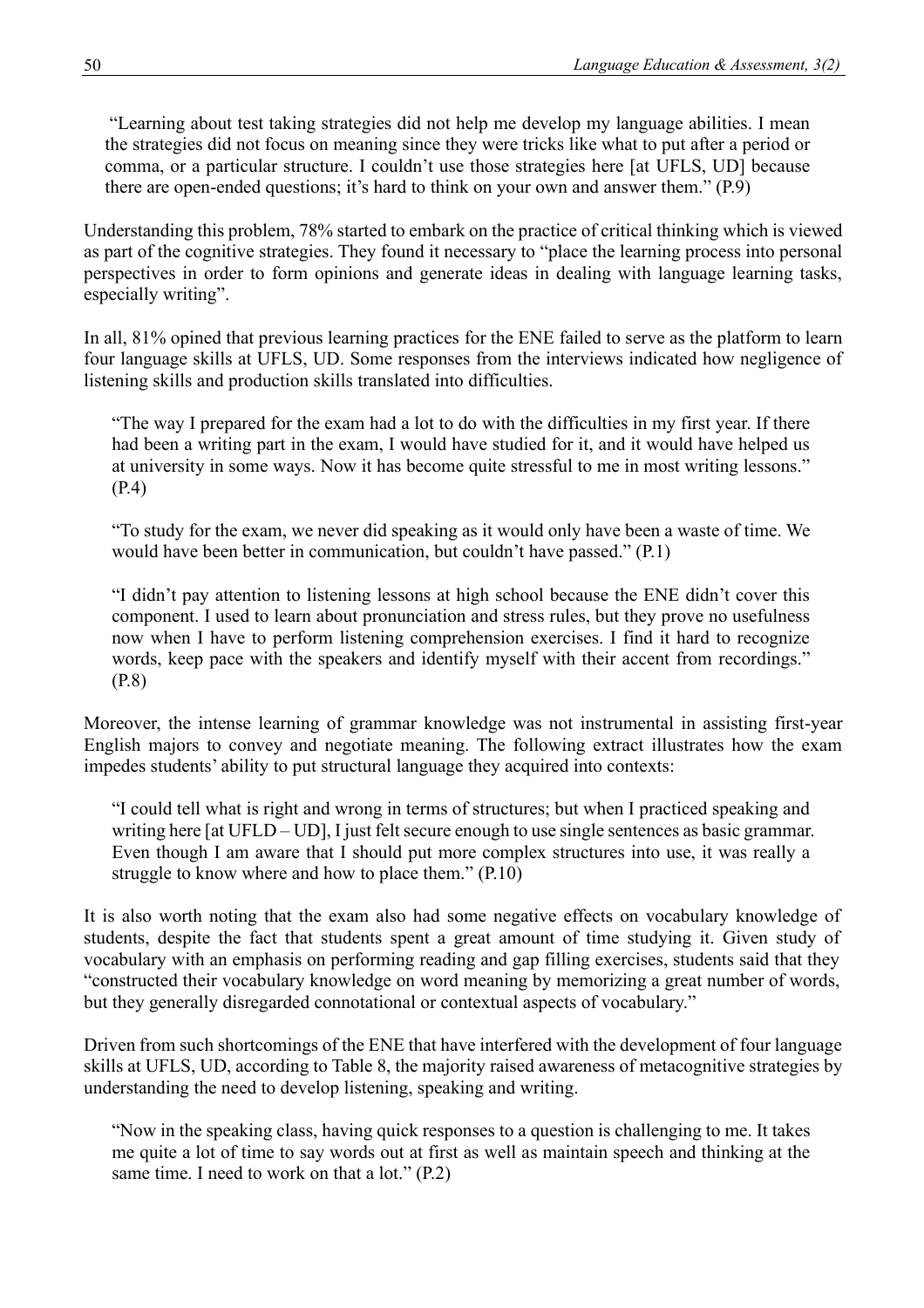"A lot of learners from previous academic intakes and even lecturers of my class recommend passive listening, just to get familiar with the accent. I am practising this approach on a daily basis and will see how it works." (P.7)

"I haven't known styles and registers of writing until taking writing classes at university. My written work from the beginning got feedback regarding repetition of structures and wrong word use. I find a compelling need to improve those aspects." (P.8)

Regarding compensatory strategies, 45% were interested in developing them in order to maintain speaking fluency. Meanwhile, others held different views, saying that they should "prioritize other strategies to underpin a strong platform for taking English proficiency to a higher level before planning to learn about some other supportive techniques". However, regarding compensatory strategies for reading, 62% took certain course of action to practise word guessing techniques.

"The reading texts I practiced for the ENE had a lot of new words; but the teacher did not show how to guess their meaning. When I encountered new vocabulary, I just looked up every single word and moved on. Here [at university] I should learn to be more strategic to better cope with unknown words in reading." (P.4)

|                                               | Completely<br>agree / Agree | Neutral | Disagree /<br>Completely<br>disagree |
|-----------------------------------------------|-----------------------------|---------|--------------------------------------|
| <b>Cognitive strategies</b>                   |                             |         |                                      |
| Develop reasoning and idea generation in      | 78%                         | 9%      | 13%                                  |
| learning English                              |                             |         |                                      |
| Metacognitive strategies                      |                             |         |                                      |
| Need to develop listening skills              | 64%                         | 26%     | 10%                                  |
| Need to develop speaking skills               | 85%                         | 15%     | $0\%$                                |
| Need to develop useful approaches to writing  | 80%                         | 20%     | $0\%$                                |
| skills                                        |                             |         |                                      |
| Memory-related strategies                     |                             |         |                                      |
| Find out effective memorization techniques    | 67%                         | 18%     | 15%                                  |
| <b>Compensatory strategies</b>                |                             |         |                                      |
| Practice guessing unknown words in reading    | 62%                         | 35%     | 3%                                   |
| Improvise with missing words in communication | 45%                         | 51%     | 4%                                   |
| <b>Social strategies</b>                      |                             |         |                                      |
| Interact with native speakers of the English  | 95%                         | 5%      | 0%                                   |
| language                                      |                             |         |                                      |
| Explore culture of English-speaking countries | 36%                         | 49%     | 15%                                  |

**Table 8** *English language learning strategies at UFLS – UD after the ENE 2018*

With regard to social strategies, 95% agreed that increased interaction with native speakers was of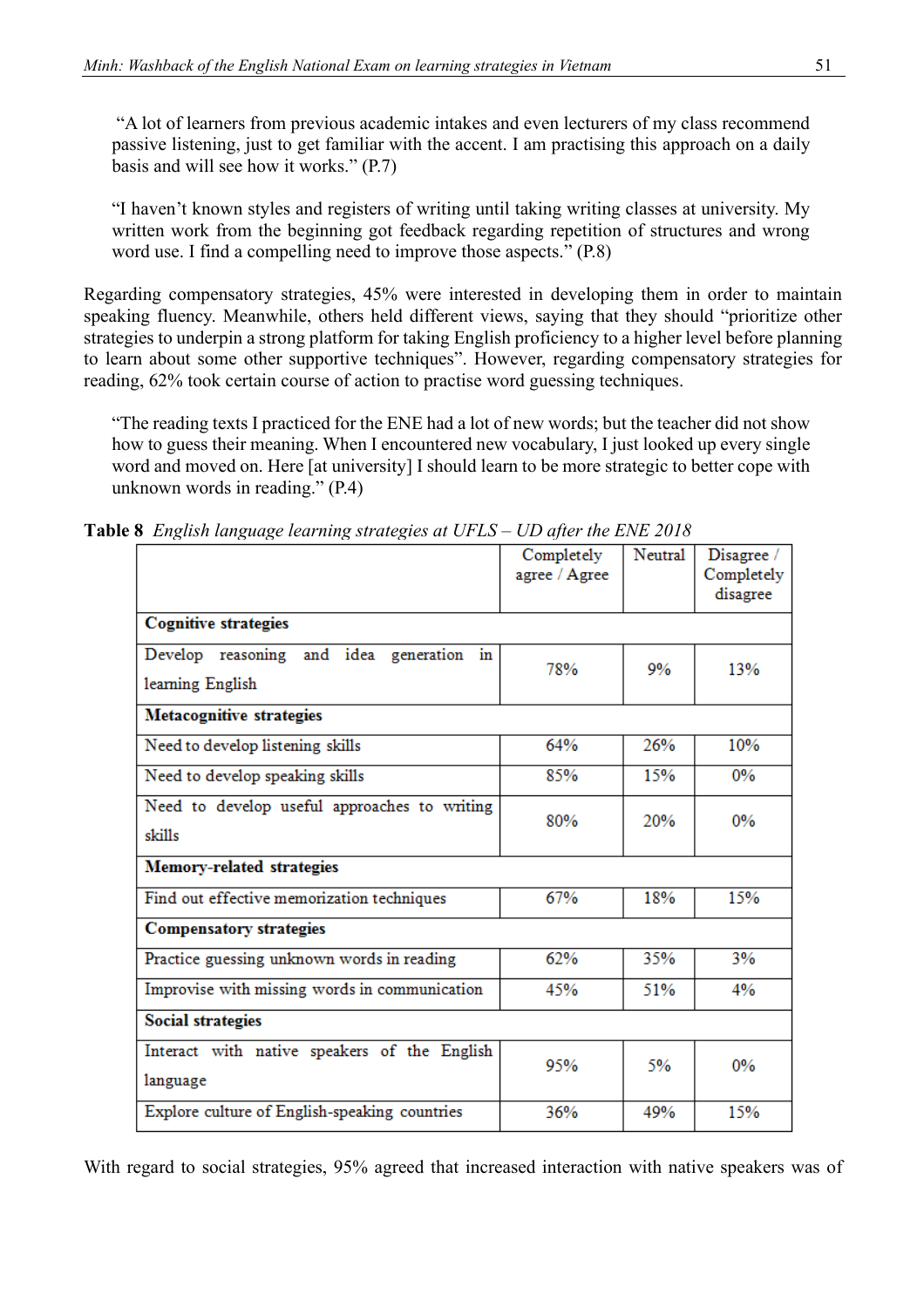paramount importance to their English language learning strategies during the first year at UFLS – UD. After learning with native speakers in a few language classes, they would consider this way as an invaluable method to count on.

"It has been very useful to interact with native speakers in the class. They showed me some mistakes in pronunciation and how I could correct commonly-mispronounced words. I realize I can be much more responsive in speaking than ever before." (P.6)

However, only 36% expected to explore target culture by interacting with native speakers in the first year at UFLS – UD. After having neglected speaking and writing during the ENE, they suggest it was not until they could enhance those skills that they would consider developing cultural awareness in later years.

#### **Discussion**

Negative washback of the ENE on learning practices of first-year English majors was documented. Even though they put greater emphasis on underpinning a great platform for the extension of knowledge about grammar, vocabulary and pronunciation; as well as enhancing reading skills, a large number of students were intimidated by the fear of failure and enrolled for extra-tutoring classes as a consequence to have language knowledge consolidated through the completion of exercises from additional learning materials. This contributes to the body of washback evidence on learners suggested by Bailey (1993) including studying vocabulary and grammar rules and enrolling in test-preparation courses; as well as Tsagari (2011) regarding how students' learning become test-tailored due to test anxiety. Although students were supposed to learn an inordinate amount of vocabulary to take the ENE, they were not instructed to learn how to improvise with unknown words in reading or vocabulary exercises. That confirms the hypothesis given by Alderson and Wall (1993) about the narrow depth of learning towards the test content. Previous learning practices included but were not limited to explicit studies for the exam such as answering mock questions and interacting with teachers to be informed of some useful test-taking strategies. The findings shed light on examples of washback pertaining to learners' inclination to practice items similar to test questions and apply test-taking strategies (Bailey, 1993).

Students also undertook self-directed learning activities outside the formal classroom context in order to reinforce previously-acquired and ill-equipped knowledge. Learning autonomy was developed with much more practice exercises in resemblance with question items of the exam format; and this is an indication of negative washback by Damankesh and Babaii (2015) who suggested that students only find materials that serve test-taking purposes. Students also relied on other learning practices, specifically movies and television programs in English. Those resources were geared towards pressure relief from learning, not for the improvement of English skills. These results reiterated the thought that first-year English majors were affected by negative exam washback, devoting most of their learning time to the activities relating to the ENE at the expense of other language skills that were not tested.

Previous learning practices as the exam washback still exhibited positive impacts on learning at transition to English-specialized higher education. First-year English majors, after having sat for the ENE, developed well-established learning autonomy where they were at the position of familiarity with well-preparedness for areas of improvement in learning and positively reinforced what has been studied in the class. This evidence shows how beneficial the high-stake testing is from the perspective of meta-cognitive strategies (Stecher, 2010; PoPham, 2014) to evolve into a catalyst propelling testtakers to overcome shortcomings (Amporn, 2011). Students also learned how to deal with in-class note taking at university after the ENE, which is also a testament to the work of Shohamy (1996) in which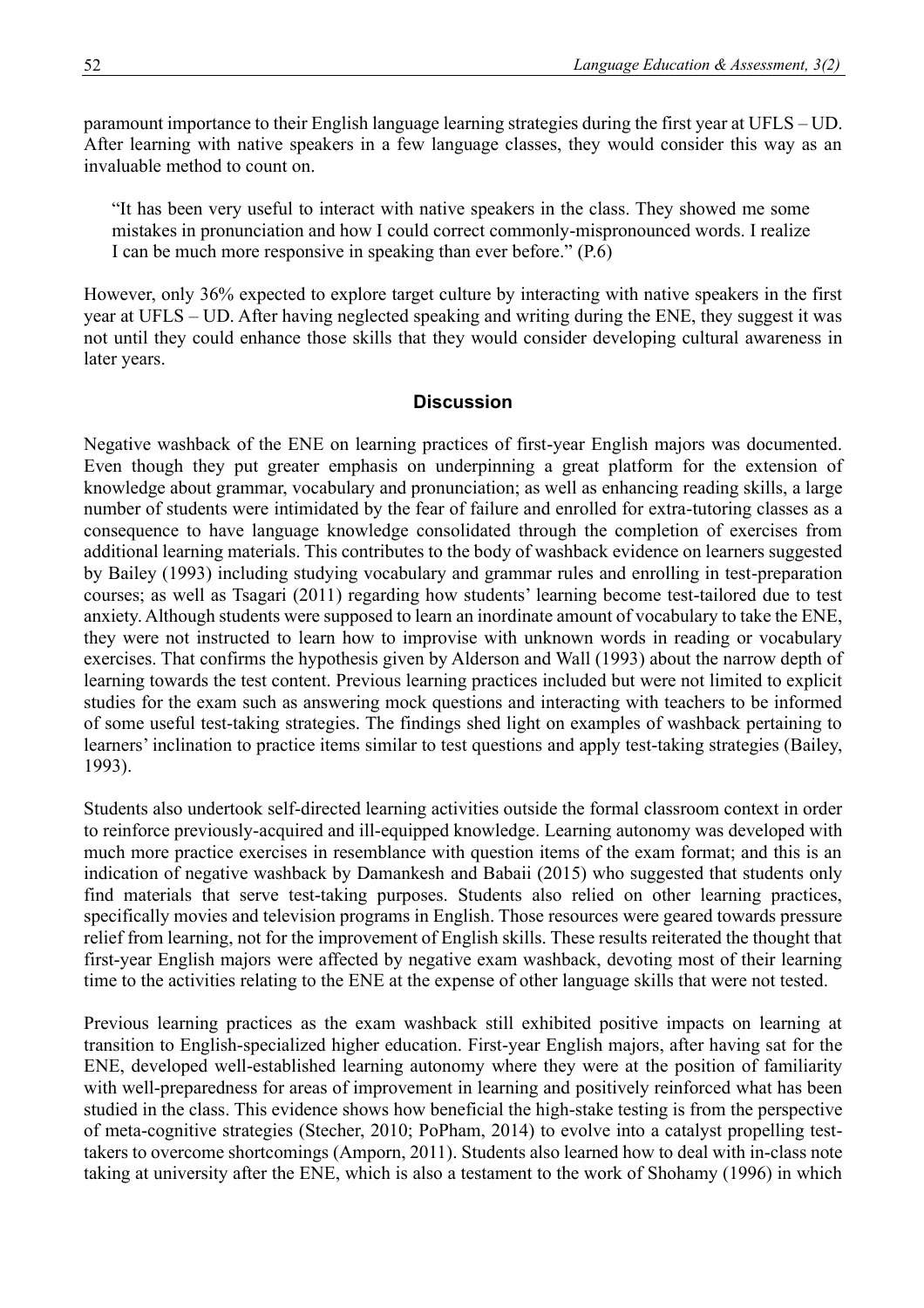this learning behavior have had positive impacts by equipping them with the idea of cognitive strategies to listen more carefully and take the study more seriously. Moreover, in contrast to the belief of negative washback of the ENE on learners who were subject to apprehension and anxieties (In'nami, 2006), learning experiences tailored for this backdrop of the ENE have crystallized into the perception of affective strategies where self-encouragement techniques out of adversities in the ENE revision have been a pipeline to first-year English majors in mitigating difficulties in adaptation to a new skillintegrated curriculum at university programs. The ENE preparation, in a broader sense, has constituted a support network, both tangible and intangible, to first-year English majors who realized the efficiency of previously-adopted strategies and kept an adherence to them at UFLS, UD. What makes the current research's finding contribute to the existing literature is that positive learning behaviors were not just limited to be the outcomes of the ENE itself, but transcended when part of the cognitive, meta-cognitive and affective strategies built up beforehand have continued to be applicable and bolstered the effectiveness of study at university level.

However, it is not the case under the view of explicit learning practices that cause hindrances to later learning attempts. In that manner, the ENE is not indicated as an effective measure of English language competences for those envisaging the pursuit of specialized English programs in higher education. Test performance was entirely dependent on test takers' capacity to memorize and retrieve extensive knowledge of language conventions and structures as well as an inordinate amount of vocabulary. The research did not find evidence as to whether the test ensures content validity to accurately measure language knowledge students acquired at the time of test taking (Hughes, 1989), though one explanation for pursuit of extra tutoring classes was the difficulty of ENE surpassing learners' ability. However, the previous accumulation of language knowledge was justified as a predictive failure to be a supportive instrument for learners to manage production tasks at university. The intense exam preparation process in which students were forcibly required to do cramming proved itself to be counterproductive as they retained hardly any lexical resources that can be serviceable for practicing production skills. Excessive reliance on tricks-based performances and other test-taking strategies for achievement of good scores made them stuck at the recognition level and confronted with struggle in generation of ideas in conversational situations and written communication. In Kirkpatrick and Hlaing's study (2013), the evidence is also drawn from Myanmar's English university entrance exams whose poor construct and content validity create negative student washback that hinders critical thinking and creativity. In light of this issue, despite score distribution of the ENE falling into good and excellent ranges, there would be no guarantee about the likelihood of success that can be associated with the achievement of desirable language proficiency in the first tertiary year of English majors. As Criper and Widdowson (1975, p. 129) stated:

"To know a language means to know something about how it fulfills communicative function ... Until a learner knows how to use the resources of a grammar to send meaningful messages in real life situation, he can't be said to know the language."

This finding is aligned with that of Sultana (2018) where the Secondary School Examination (SSE) in Bangladesh entails dissatisfaction among most stakeholders despite a high passing rate. In fact, although the SSE consists of the composition to assess test takers' writing skill, the administering of the SSE is only score oriented without an inefficient measure of students' communicative English proficiency (Sultana, 2018). In Kirkpatrick and Hlaing (2013), if seeking valuable outcomes, language tests should be a combination of not only written but also oral tests that assess a student's academic proficiency.

From another perspective, on transfer to the study of English at UFLS – UD, some previous learning practices as the result of negative washback from the ENE has deteriorated the overall language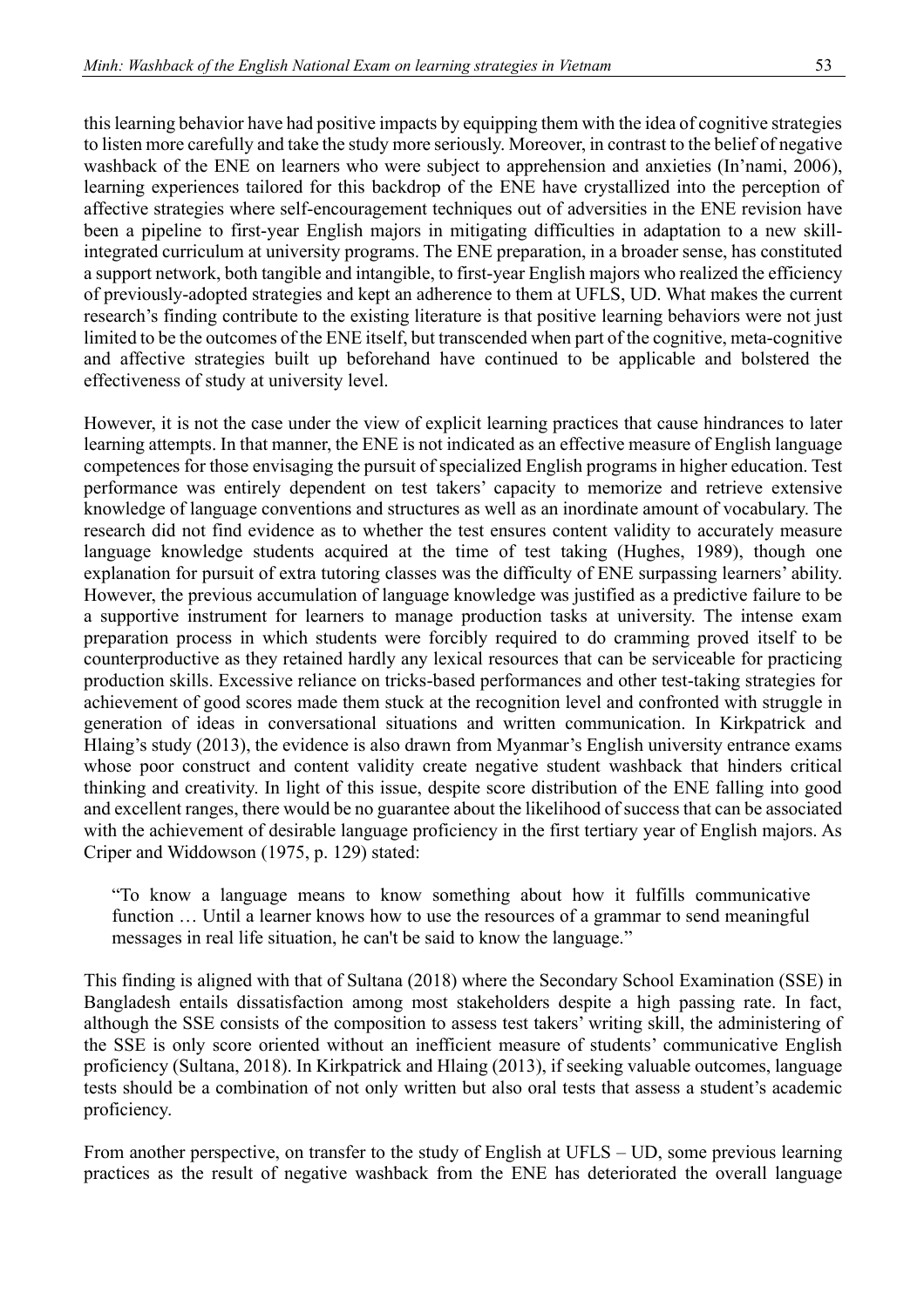proficiency, because of the difficulties students encountered during the first year of university. Becoming good at structural knowledge but puzzled by the inability to use knowledge acquired into production is considered as the ill-grounded connection between competence and performance, which means they might have competence, but are not able to employ it in performance. The evidence for this negative impact is supported by Andrews *et al*. (2002, pp. 220-221):

"a very superficial level of learning outcome, familiarisation with the exam format, and the rote learning of exam specific strategies and formulaic phrases... the inappropriate use of these phrases by a number of students seems indicative of memorisation rather than meaningful internalisation. In these instances, the students appear to have learnt which language features to use, but not when and how to use them appropriately."

Given that the ENE's content was devoid of testing listening, writing, and speaking skills, it imposed obstacles on the commencement of higher education among English majors who had not been hardwired to practice production skills as a habitual part of learning. With the high number of test takers, it is not logistically possible to suggest any form of testing other than a multiple-choice format such as interviewing or composition writing, considering possible disruptions in ensuring validity and standardization of such a high-stake exam. However, implementing the structure-oriented exam with the difficulty beyond learner's abilities, along with the fear of failure as a negative emotional approach to this decisive-to-life exam accidentally prompted test-takers to deviate from learning outcomes of English language curriculum in high schools and place less value on well-balanced development between language knowledge and skills. Having that said, the impacts of previous learning practices due to the ENE washback at transition to university education are somewhat adverse as presented in the research, which contributes to first-year English majors navigating towards intervention by modifying or dispelling pre-established strategies and maneuvering new strategies to familiarize themselves with studying language skills previously neglected.

## **Implications**

#### **For ENE English instructors**

According to Taylor (2005, p. 154), negative effects occur "when a test's content or format is based on a narrow definition of language ability" while positive effects occur when the testing procedures encourage "good" teaching practices. However, it is argued that what constitute good teaching practices are often contextually defined (Taylor, 2005). Having that said, adjustments to the narrow instruction of grammar and lexical knowledge by English instructors for the ENE preparation are necessary. Although it entails difficulties in deviating from a focus on memorizing structural knowledge that has been deeply ingrained, ENE English instructors can be in their power realizing conventional forms and words' meaning into some learning tasks such as cue-based sentence construction from which students can envision how language input can be used. Though practising production skills in class may not be facilitated, some interactive short-turn questions and short written responses or prompts can be manipulated with teachers intentionally eliciting suggestions of ideas including words that have been instructed in order to instill in students the sense of production skills and deepen their memory of word use. Additionally, test-taking strategies with the tricks to identify answers based on certain signals of language should be minimized. More useful language tips such as guessing unknown words in reading should be provided instead to better assist students in tough reading passages.

#### **For first-year English majors and lecturers at UFLS, UD**

By drawing upon the gap between competence and performance of first-year English majors after the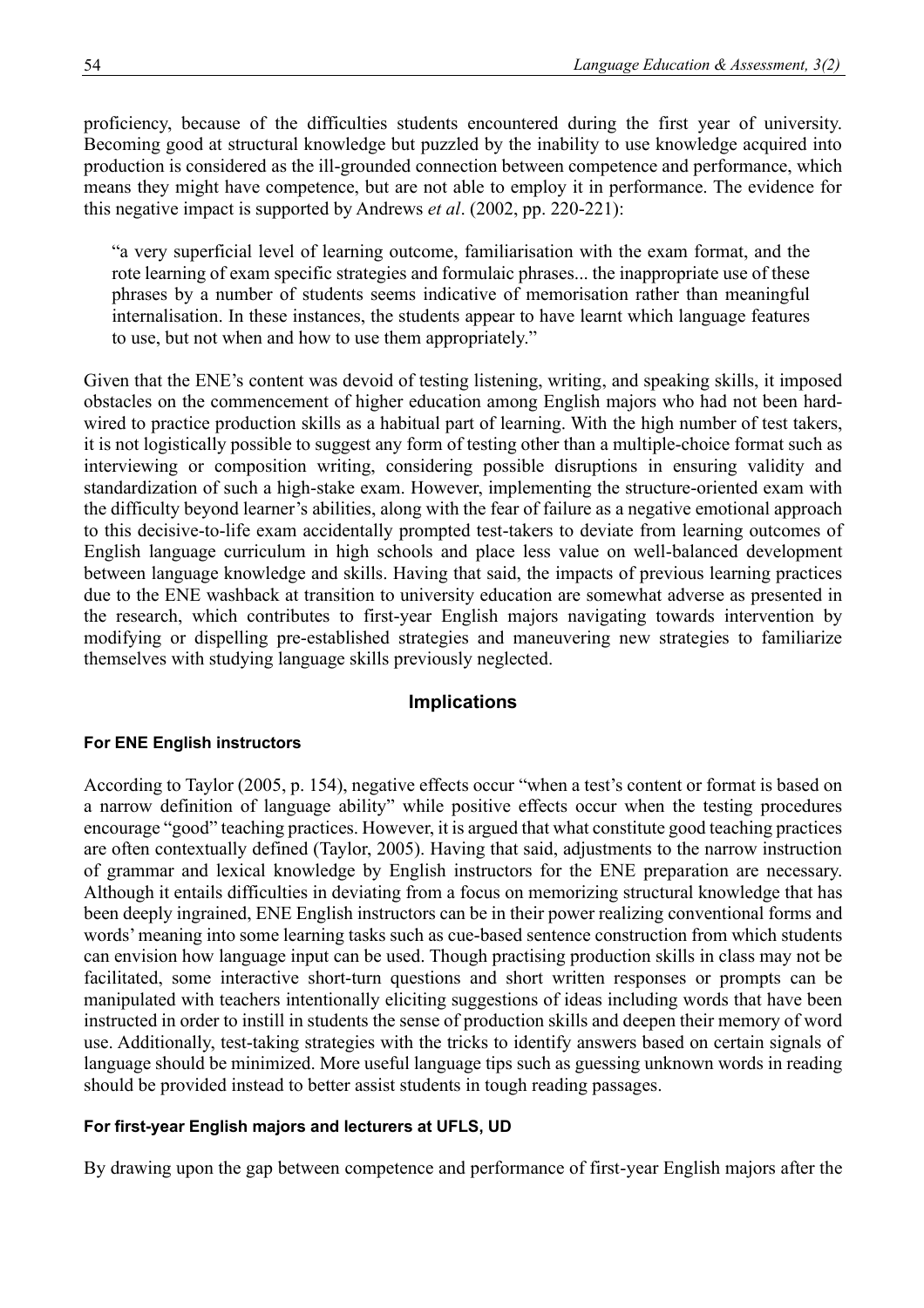ENE, it is vital to add more to cognitive strategies by developing the analysis of language input from the textbook materials as the medium in understanding how to apply grammar knowledge of sentence structures in communicational situations and writing tasks of different registers. One way to facilitate this change is by visualizing how to synthesize into an efficient system for future references. Moreover, first-year English majors need to be conscious of meta-cognitive strategies through the selection of language learning materials. Rather than over-reliance on test preparation books as before, the collection of learning resources to practise four language skills in a balanced way should be prioritized.

Considering the requirement to practice listening and get almost first-hand experience in speaking and writing, it is important that classroom instructions by lecturers of integrated-skills courses in the first year should incorporate a lot of scaffolding and modeling, walking students through detailed steps to establish a strong foundation for learning production skills. If such tangible approaches could be wellundertaken, students may succeed in accommodating themselves with a new academic setting and envisage a development trajectory of four language skills in later years.

## **Conclusion and Suggestions for Further Studies**

There has been evidence of negative washback on learning practices exclusively intended for the ENE 2018. Due to the fear of failure, language knowledge and reading were overemphasized by students in English classes at both high school and extra-tutoring courses while listening and production skills were neglected. Explicit learning practices included but were not limited to note-taking and rote memorization of information, intense performances of exercises with similar test items as well as testtaking tricks and strategies to ensure passing scores for university admissions. However, the research found out that the ENE is not considered a justifiable indicator of one's English proficiency in the sense that domains of language knowledge acquired for the ENE could neither be a fundamental preparation nor prove serviceable to first-year English majors for the pursuit of tertiary curriculum crafted on language skills. As an unfavourable consequence, difficulties were involved in studying previously neglected language skills at UFLS, UD even though some previous learning practices as positive exam washback became inherent to support university education in terms of cognitive strategies (effective note-taking skill); meta-cognitive strategies (learning autonomy to monitor progress); affective strategies (emotional management in academic difficulties). To fill in this academic gap, first-year English majors have been driven to (a) add more components to pre-existent strategies by exercising critical thinking (cognitive strategies), heightening awareness of insufficiency in listening, speaking and writing (meta-cognitive strategies), promoting English language learning in communicative methods assisted by native speakers (social strategies) and (b) adjust ill-grounded approaches to preexistent strategies by exploring effective memorizing techniques (memory-related strategies) in lieu of rote learning. A part of compensatory strategies to learn word guessing techniques in reading is newly adopted while communicative patterns to maintain speaking fluency have yet to be planned.

One of the limitations of this study is that it was restricted to only the theoretical framework of Oxford (1990) about the English language learning strategies which emerged, examining which manifestations of each component strategy were practiced by students as washback on learning during the preparatory process for the ENE and how they were subsequently impacted at transition to higher education specialized in English. In future research attempts, it is important to look at students' perceptions of other learning styles during the exam preparation process and discover how they impact the way learning strategies are adopted in higher education.

## **References**

Alderson, J.C., & Wall, D. (1993). Does washback exist? *Applied Linguistics, 14*, 115–129.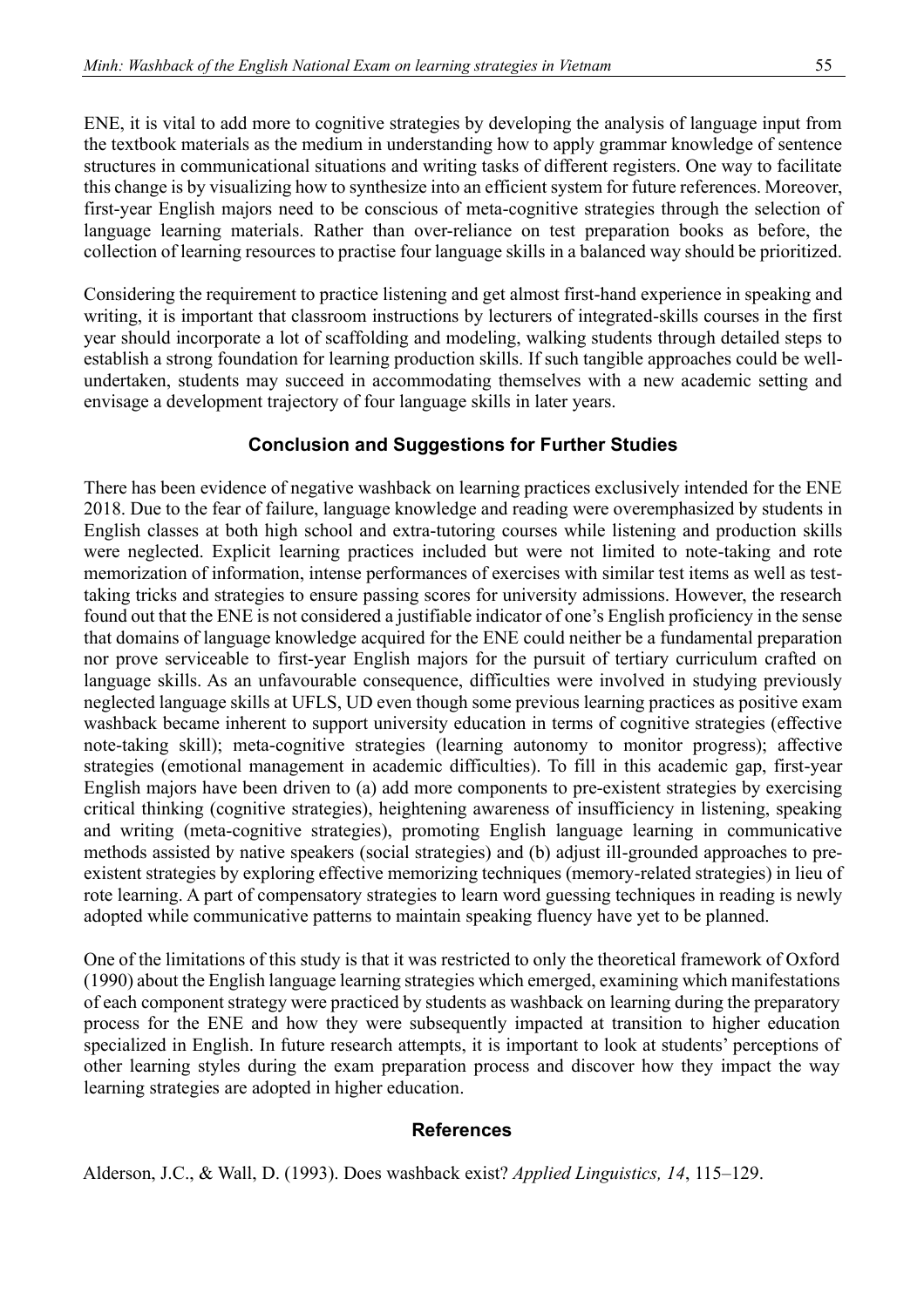- Amporn, J. (2011). Positive washback from Thai university entrance examinations. *Language Testing in Asia, 1*(1), 50–61.
- Andrews, S., Fullilove, J., & Wong, Y. (2002). Targeting washback: A case study. *System, 30*(2), 207– 223.
- Bailey, K.M. (1996). Working for washback: A review of the washback concept in language testing. *Language Testing, 13*(3), 257–278.
- Caine, N.A. (2005). *EFL examination washback in Japan: investigating the effects of oral assessment on teaching and learning*. The University of Manchester, Manchester, England. Retrieved from [https://www.asian-efl-journal.com/thesis/efl-examination-washback-in-japan-investigating](https://www.asian-efl-journal.com/thesis/efl-examination-washback-in-japan-investigating-the-effects-of-oral-assessment-on-teaching-and-learning/)[the-effects-of-oral-assessment-on-teaching-and-learning/](https://www.asian-efl-journal.com/thesis/efl-examination-washback-in-japan-investigating-the-effects-of-oral-assessment-on-teaching-and-learning/)
- Cavendish, W., Márquez, A., Roberts, M., Suarez, K., & Lima, W. (2017). Student engagement in highstakes accountability systems. *Penn GSE Perspectives on Urban Education, 14*(1), n1.
- Chen, L. (2006). Washback effects on curriculum innovation. *Academic Exchange, 10*(2) 206–210.
- Cheng, L. (2004). The washback effect of a public examination change on teachers' perceptions towards their classroom teaching. In L. Cheng, Y. Watanabe & A. Curtis. (Eds.), *Washback in language testing* (pp. 147–170). Mahwah, NJ: Lawrence Erlbaum Associates.
- Cheng, L. (2005). *Changing language teaching through language testing: A washback study*. Cambridge: Cambridge University Press.
- Creswell, J.W. (2005*). Educational research: Planning, conducting, and evaluating quantitative and qualitative research* (2<sup>nd</sup> ed.). Upper Saddle River, NJ: Pearson Education.
- Criper, C., & Widdowson, H.G. (1975). Sociolinguistics and language teaching. In W.W.H. Kelliny (Ed.), *Surveys in linguistics and language teaching 1* (pp. 120–130). New York: Peter Lang.
- Damankesh, M., & Babaii, E. (2015). The washback effect of Iranian high school final examinations on students' test-taking and test-preparation strategies. *Studies in Educational Evaluation, 45*, 62–69.
- Deci, E.L., & Ryan, R.M. (2016). Optimizing students' motivation in the era of testing and pressure: A self-determination theory perspective. In W.C. Liu, J.C.K. Wang & R.M. Ryan. *Building autonomous learners* (pp. 9–29). Singapore: Springer.
- Dier-Bedmar, M. (2011). Spanish pre-university students' use of English: CEA results from the University Entrance Examination. *International Journal of English Studies, 11*(2), 141–158.
- Domenech, D.A. (2000). *School administrator web edition.* Retrieved from [http://www.aasa.org/publications/sa/2000\\_12/domenech.htm](http://www.aasa.org/publications/sa/2000_12/domenech.htm)
- Hair, J.F. Jr., Anderson, R.E., Tatham, R.L., & Black, W.C. (1998). *Multivariate Data Analysis, (5th Edition)*. Upper Saddle River, NJ: Prentice Hall.
- Hughes, A. (1989). *Testing for language teachers*. Cambridge: Cambridge University Press.
- In'nami, Y. (2006). The effects of test anxiety on listening test performance. *System, 34*(3), 317– 340.
- Kirkpatrick, R., & Hlaing. H.L. (2013). The Myanmar university entrance examination. *Language Testing in Asia, 3*(14).
- Liu, J. (2010), Language learning strategies and its training model, *International Education Studies*, 3(3), 100.
- Mackey, A., & Gass, S. M. (2005). *Second language research: Methodology and design*. Mahwah, NJ: Lawrence Erlbaum Associates.
- Na, Z. (2007). A study of high school students' English learning anxiety. *The Asian EFL Journal, 9*(3),  $22 - 34.$
- Oxford, R.L. (1990). *Language learning strategies: What every teacher should know*. Boston: Heinle & Heinle.
- O'Malley, J.M., & Chamot, A.U. (1990). *Learning strategies in second language acquisition*. Cambridge: Cambridge University Press.
- Popham, W. J. (2014). The right test for the wrong reason. *Phi Delta Kappan, 96*(1), 46– 52.
- Qi, L. (2004). Has a high-stakes test produced the intended changes? *Washback in language testing:*